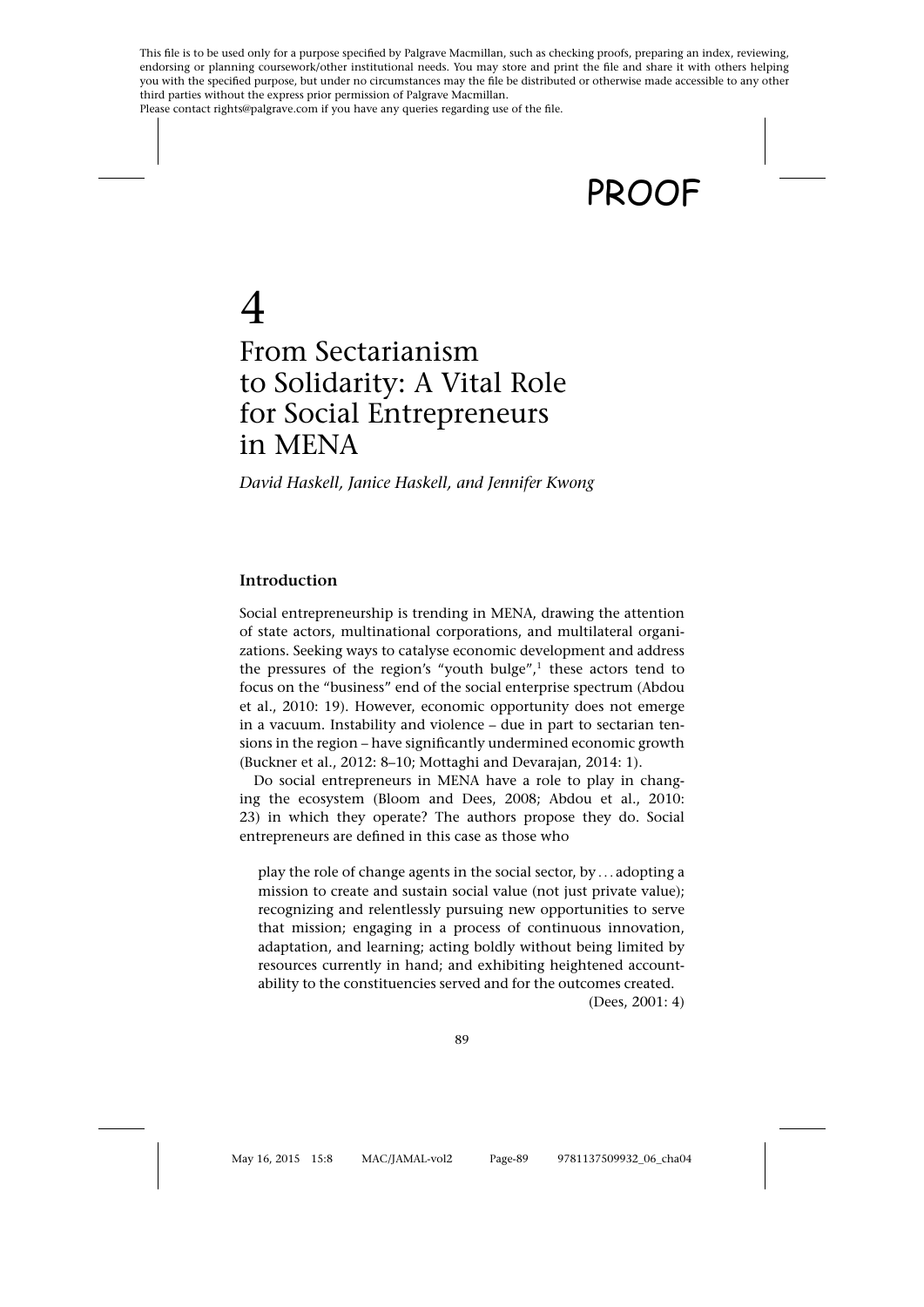#### 90 *From Sectarianism to Solidarity*

MENA economic actors should integrate social entrepreneurship into their thinking because social enterprises can cultivate positive norms around the common good and help foster critical preconditions to economic recovery and growth.

Offre Joie<sup>2</sup> is an example of an indigenous Lebanese movement addressing the perpetual challenge sectarianism poses to Lebanese economic and social development. Sectarianism – the process by which various religious identities are politicized as part of power struggles (Makdisi, 2008) – has contributed to rising tension, violence, and displacement across MENA. With its governance structured on confessional representation, $3$  Lebanon has a particularly turbulent history of sectarian conflict, and sectarianism continues to permeate the resourcing and aims of civil society initiatives and organizations (Altan-Olcay and Icduygu, 2012; Clark and Salloukh, 2013).

Against this backdrop, the extraordinary Offre Joie vision is to "gather the entire family of Lebanon, a treasure for humanity".<sup>4</sup> The Offre Joie movement pursues this vision by "serving with and for the Other" while practicing the core values of Respect, Forgiveness, and Love. Its implicit theory of change, Figure 4.1, is that unity in diversity is nurtured through the combination of (1) an inspiring and inclusive vision, (2) practice of the values of Respect, Forgiveness, and Love, (3) volunteer service, and (4) intergroup engagement. While not a commercial enterprise, the Offre Joie movement falls within Dees' definition of social entrepreneurship, which includes a spectrum from social business to venture philanthropy.

This case study is outlined as follows:

- Literature review of relevant themes;
- Description and application of the Offre Joie theory of change;
- Assessment of the scope of mission impact reflected in organizational records;
- Assessment and discussion of the influence of each theory of change element, as measured by surveys, control group comparisons, and participant interviews; and
- Conclusions for MENA social entrepreneurship.

#### **Literature review**

Social psychology research, peace and reconciliation studies, and political philosophy each support the efficacy of Offre Joie's dynamic

AQ1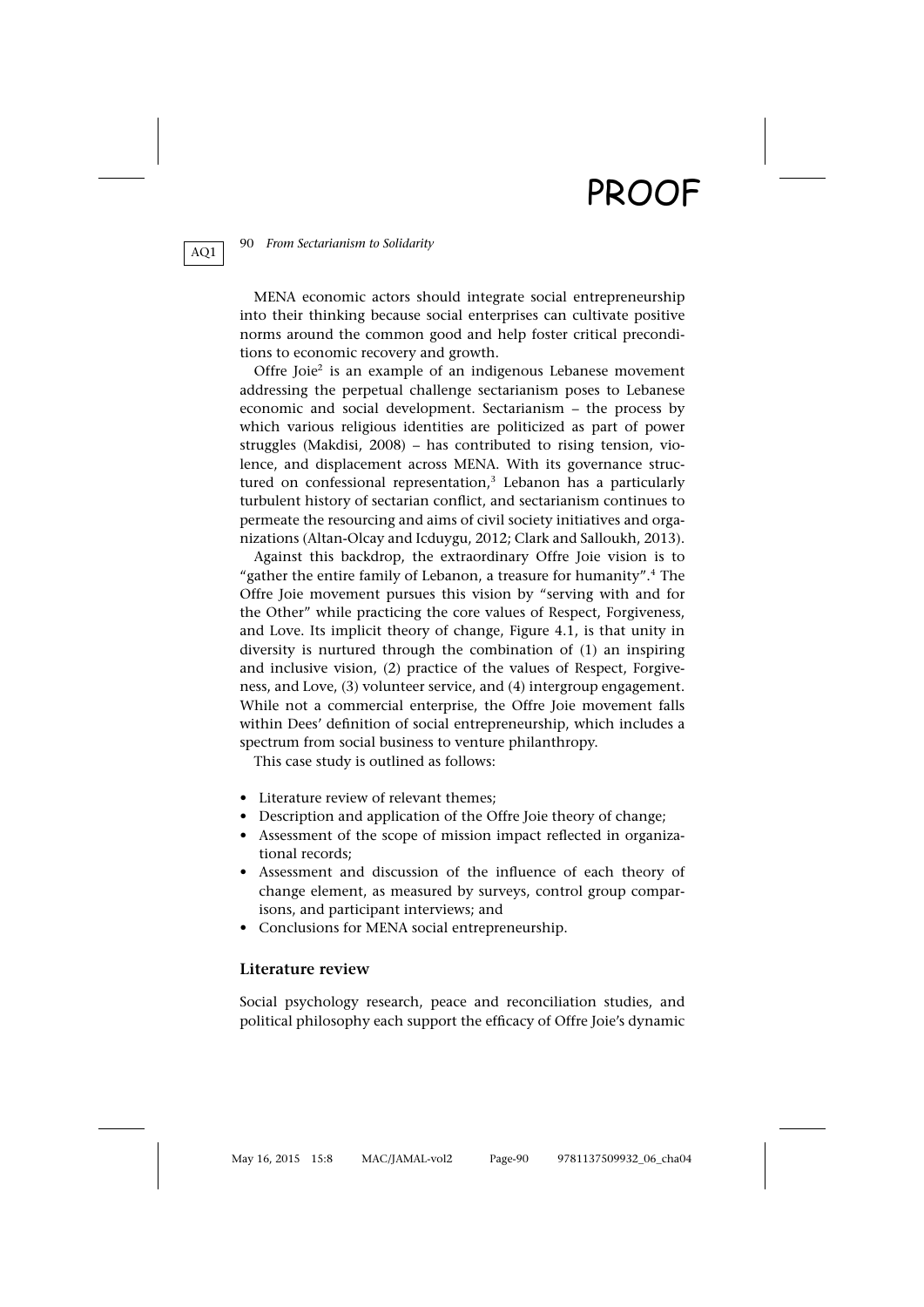*David Haskell et al.* 91



*Figure 4.1* Offre Joie's implicit theory of change

theory of change to foster unity through praxis. According to Paulo Freire, reflective action is transformative:

People will be truly critical if*...*their action encompasses a critical reflection which increasingly organizes their thinking and thus leads them to move from a purely naïve knowledge of reality to a higher level, one which enables them to perceive the *causes* of reality.

(Freire, 2005: 131)

Offre Joie combines visionary inspiration with three critical dimensions of action: values, volunteer service, and intergroup engagement.

### **Inspiring and inclusive vision**

Offre Joie envisions unity in diversity across confessional lines: "to gather the entire family of Lebanon together, a treasure for humanity". The importance of an inspiring vision is widely recognized in management literature, often referred to as a "BHAG" (Big, Hairy,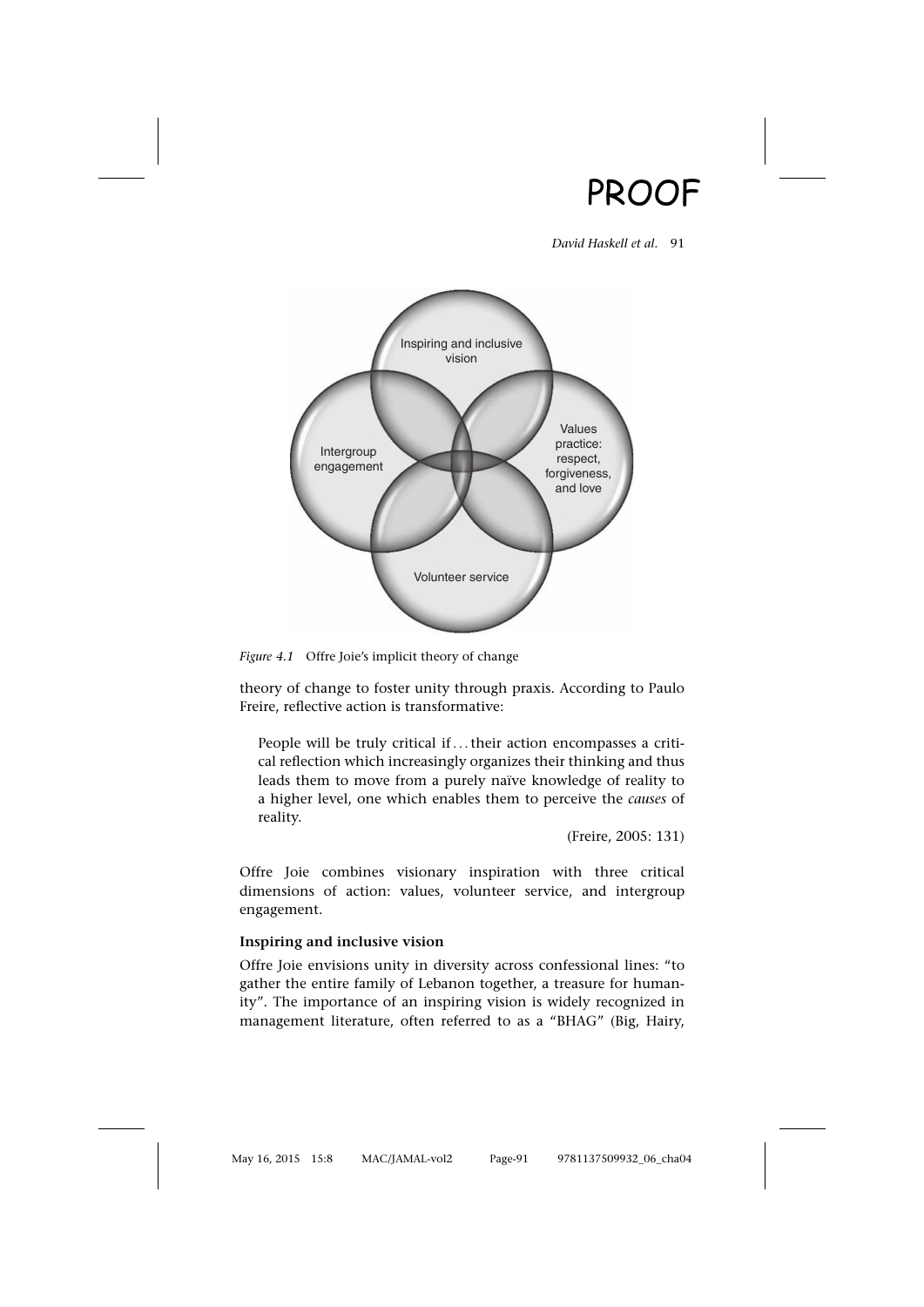#### 92 *From Sectarianism to Solidarity*

Audacious Goal). Management researchers Collins and Porras found that visionary companies use BHAGs to stimulate progress, focus efforts, and catalyse team spirit (Collins and Porras, 1996).

The inclusive and unifying nature of the vision is critical because it presents an alternative to the *status quo*. However, change of an unjust *status quo* typically leads to further conflict unless all parties to the conflict own the vision and values inherent in the alternate value proposition (Haskell et al., 2009: 542–543). In a vision for the common good, everyone must be invited to participate in the development of new win-win agreements. The only spoilers are those who refuse to participate.

#### **Values practice: Respect, Forgiveness, and Love**

Political theory suggests it is reasonable – even necessary – to establish a minimal set of shared values as a basis for engagement in a pluralist context (Schaap, 2006; Rummens, 2009). The Offre Joie values of Respect, Forgiveness, and Love are especially relevant in a context of sectarian division.

Psychologists have shown that respect unconditionally due to all persons by virtue of their intrinsic worth (as opposed to respect earned by merit) impacts action tendencies towards out-groups with which a participant does not identify (Lalljee et al., 2009). Studies conducted in contexts of intergroup division and conflict indicate that respect for persons is positively related to positive action tendencies and negatively related to negative action tendencies, and that respect is a particularly important determinant of behaviour towards out-groups in contexts of high threat (Lalljee et al., 2009; Laham et al., 2010).

Lebanese-British psychotherapist Alexandra Asseily advocates Forgiveness as the only way to release grievances passed down through generations and to break the cycle of conflict (The Power of Forgiveness, 2008). Post-conflict reconciliation and peace-building literature refer to members of previously hostile groups coming to mutual acceptance as "reconciliation". However, "forgiveness" goes further in that the victim relinquishes anger and pain, cancels the debt, and moves away from identifying exclusively as a victim, thereby allowing both parties to transcend their shared history of conflict (Staub et al., 2005). Forgiveness affirms the dignity of the victim and calls the offender back to the violated norm when practiced voluntarily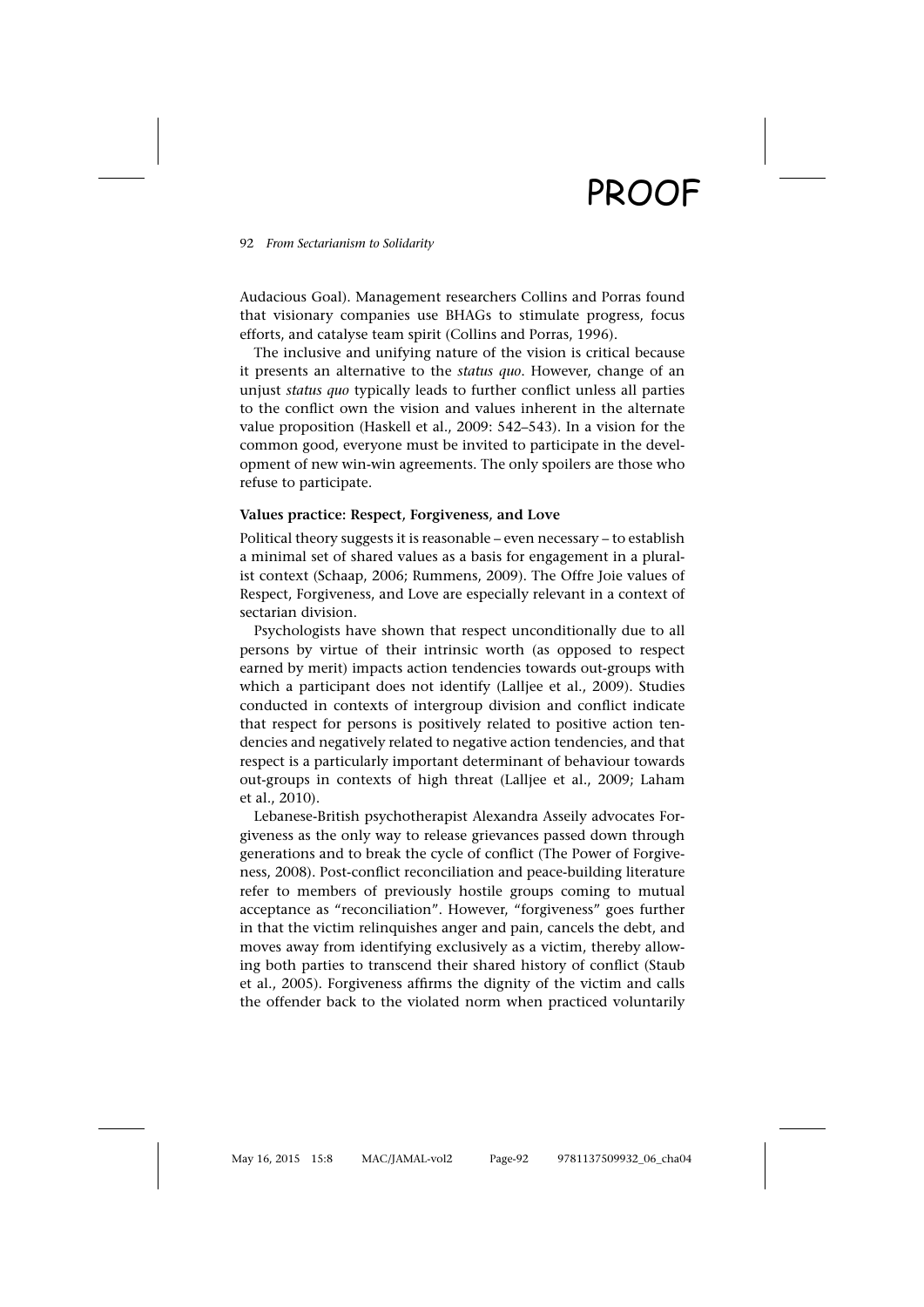*David Haskell et al.* 93

and with the awareness that everyone is by turns both a victim and an offender.

Love is a value that actively unifies across sectarian lines. Freire refers to the praxis of love as the necessary precondition to solidarity:

The oppressor is solidary with the oppressed only when he stops regarding the oppressed as an abstract category and sees them as persons *...* when he stops making pious, sentimental, and individualistic gestures and risks an act of love. True solidarity is found only in the plenitude of this act of love, in its existentiality, in its praxis.

(Freire, 2005: 50)

Love as a unifying value is also highlighted in the open letter "A Common Word between Us and You", signed to date by over 400 Islamic religious leaders and scholars to their Christian counterparts, over 250 of whom have signed affirmative responses (A Common Word, 2007). The letter calls for love of the One God and love of neighbour as the common basis for reconciliation and understanding between Christians and Muslims, proposing "increased commitment to human equality and dignity as well as collaboration for the common good" (Malik, 2013).

#### **Volunteer service**

Psychology research has shown that volunteers can be changed by the experience of volunteering, exhibiting greater knowledge, less stereotyped beliefs, and greater comfort with issues relating to the subject of their service (Omoto and Snyder, 1995; Omoto et al., 2001). People who engage in significant volunteer activity begin to internalize the role of volunteer as part of their identity, promoting sustained volunteerism (Penner, 2002; Snyder and Omoto, 2008). According to research, volunteerism also strengthens a volunteer's connections to others directly involved in the volunteer activity, such as other volunteers, coordinating staff, and service recipients (Snyder and Omoto, 2008). Furthermore, volunteers also tend to participate in other forms of community life outside of their volunteerism, including giving to charitable causes, attending fund-raising events, and engaging in social activism (Omoto and Snyder, 2002; Omoto and Malsch, 2005).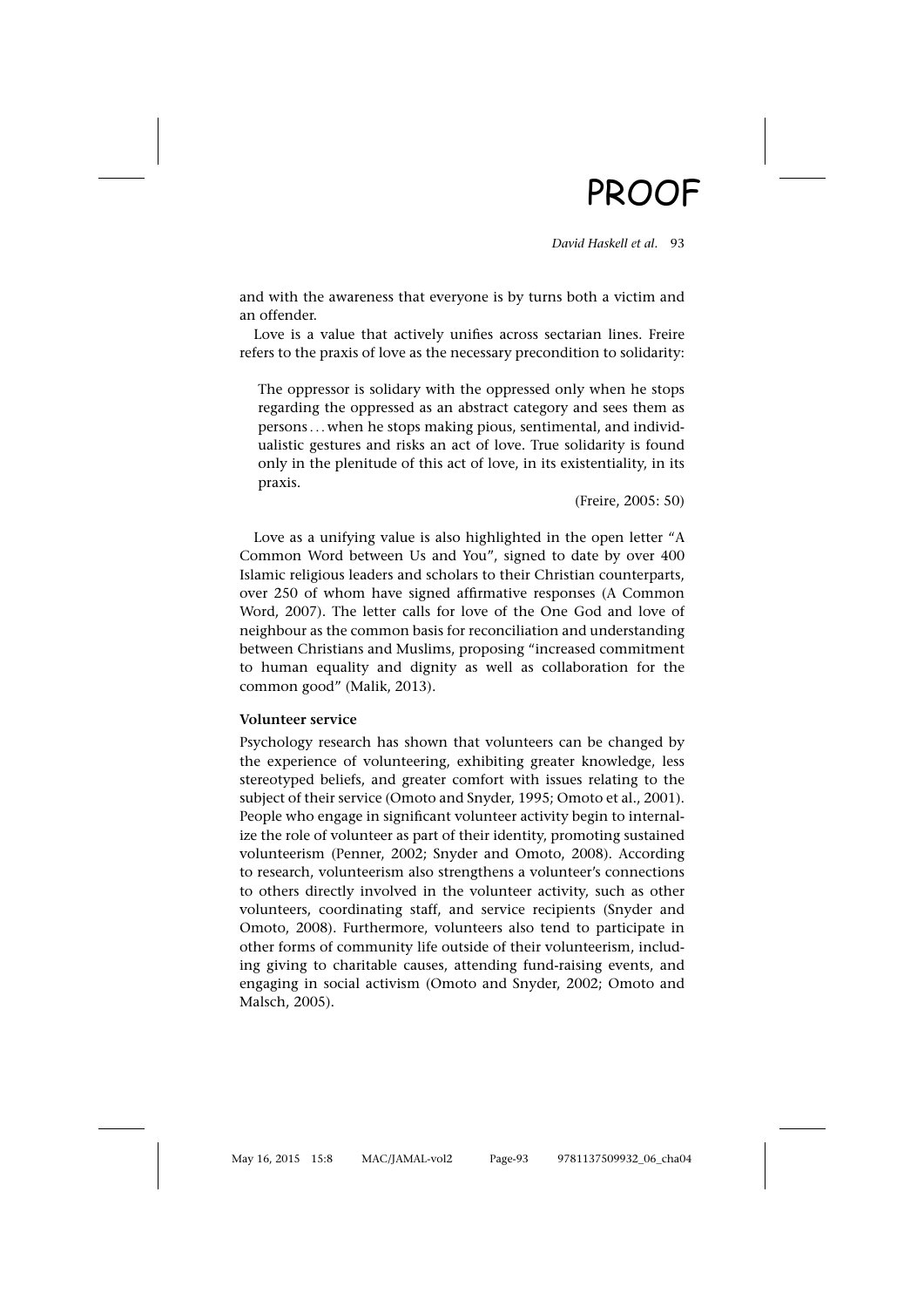#### 94 *From Sectarianism to Solidarity*

#### **Intergroup engagement**

The core hypothesis of "intergroup contact" in psychology research is that contact between groups reduces intergroup prejudice, particularly if the contact situation (1) allows participants to interact with equal status, (2) promotes cooperation and common goals, and (3) has the support of authorities, law, or custom (Allport, 1954; Pettigrew and Tropp, 2006). Research has shown that successful contact situations should allow for the development of friendships through meaningful and repeated contact (Davies et al., 2011) and that intergroup contact in one situation can reduce prejudice towards the same and other out-groups in different situations (Tausch et al., 2010). Beyond prejudice-reduction, researchers found that intergroup contact prevented violent conflict and facilitated reconciliation, trust, and forgiveness in post-conflict contexts as diverse as Northern Ireland, Rwanda, Sri Lanka, Bosnia-Herzegovina, and Croatia (Al-Ramiah and Hewstone, 2013).

### **Description and application of the Offre Joie theory of change**

### **Vision and values**

Offre Joie emerged in 1985, during the Lebanese civil war, when a group of young professionals volunteering with the Red Cross and other youth groups developed cross-confessional trust relationships. They recognized that sectarian division was destroying Lebanon's heritage of ethnic integration. Committing to counter this division, they sponsored a 17-day summer camp for 117 children intentionally recruited from the entire confessional spectrum, appealing to organizing volunteers' mothers and friends to provide meals. The organizers agreed to adopt the three core values of Respect, Forgiveness, and Love as non-negotiable standards of behaviour. Against the tide of conflict, these integrated children's camps continued year-by-year, forging enduring relationships across confession, class, and district.

Over its three-decade history, Offre Joie developed four categories of activities, listed in Table 4.1. All these categories are designed to be cross-confessional and unifying in tenor.

Offre Joie's unifying achievements are sustained by local social capital, with minimal organizational infrastructure, finance, and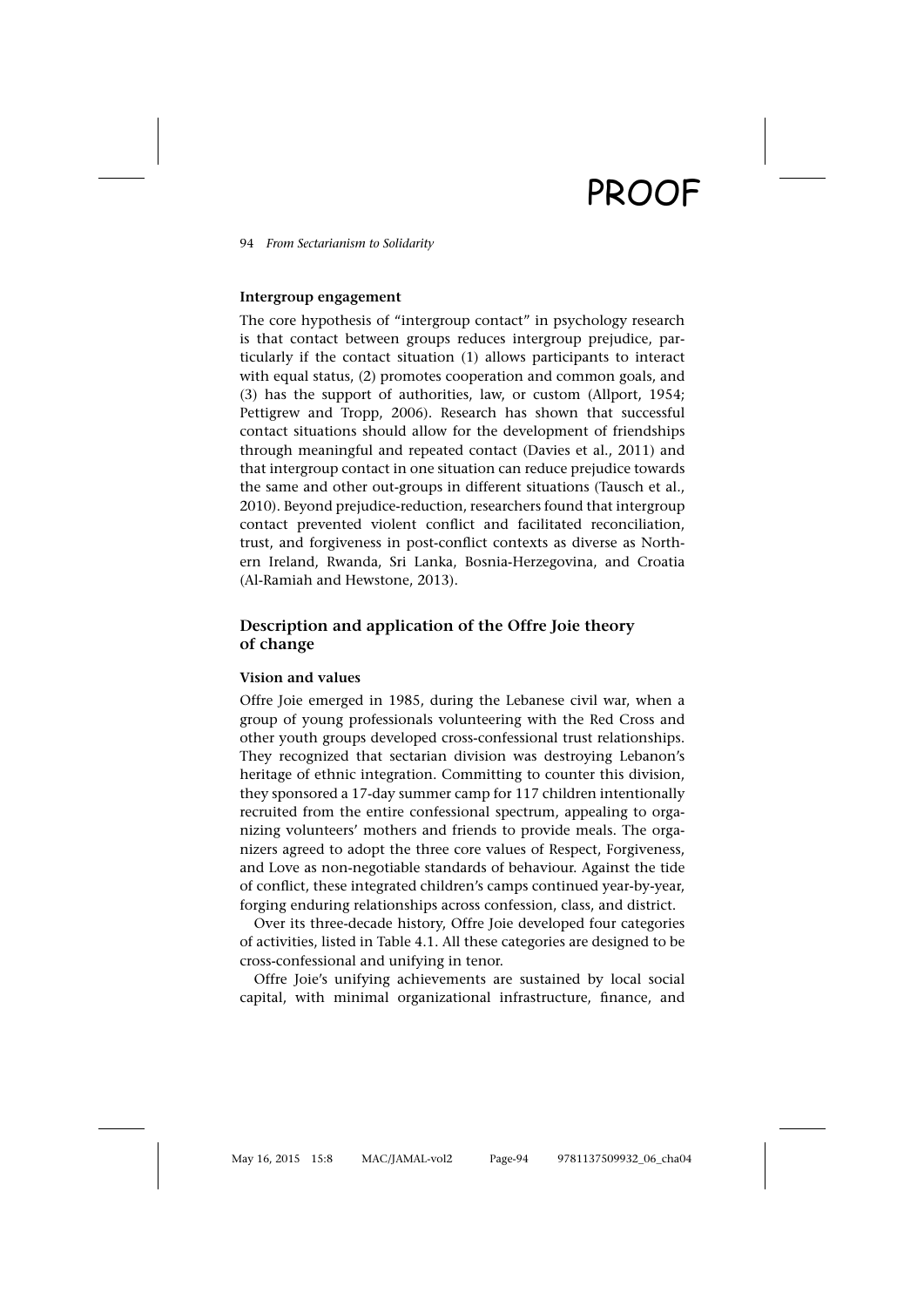*David Haskell et al.* 95

|                                             | Description                                                                    | Example                                                                                                                                                                                                                                                           |
|---------------------------------------------|--------------------------------------------------------------------------------|-------------------------------------------------------------------------------------------------------------------------------------------------------------------------------------------------------------------------------------------------------------------|
| Children's<br>camps                         | Inter-confessional<br>integrated children's<br>summer camps.                   | 1,200 children participated<br>in a camp where they moved<br>to different locations around<br>the country.<br>6,500 children campers<br>٠<br>participating since 1985.                                                                                            |
| Children's<br>activities                    | Designed to develop<br>relationships and foster<br>unity across lines.         | Annual holiday festivities for<br>800-1,200 children.<br>Educational plays about<br>٠<br>Lebanese history.                                                                                                                                                        |
| Volunteer<br>workshops                      | "Builds" (usually<br>construction projects)<br>mobilizing youth<br>volunteers. | First workshop (1992):<br>Cleaning and rebuilding an<br>irrigation network (420<br>youths).<br>Up to seven workshops<br>annually: Renovating<br>schools, prisons, and conflict<br>damage (usually 30-180<br>youths).                                              |
| Public<br>solidarity and<br>crisis response | Designed to address<br>symbolic civic issues and<br>emergency needs.           | "Peace caravans" of youth<br>and children through<br>checkpoints and occupied<br>territory.<br>Cross-confessional prayer,<br>peace marches, and iftar<br>communal dinners.<br>Nationwide sweater<br>distribution at prisons (3,000<br>prisoners served annually). |

#### *Table 4.1* Offre Joie activities

technology. Offre Joie has also expanded activity into Europe and Iraq, and is receiving requests from other MENA countries on application of its approach in sectarian contexts.

Dreams InDeed International, the organization directed by the authors, began advising Offre Joie in 2006, when co-founder Melhem Khalaf sought help to develop a structure to sustain Offre Joie's growth without undermining its grassroots volunteer spirit. In addition to providing executive coaching, Dreams InDeed partnered with Asmae, a French civic youth association, to undertake a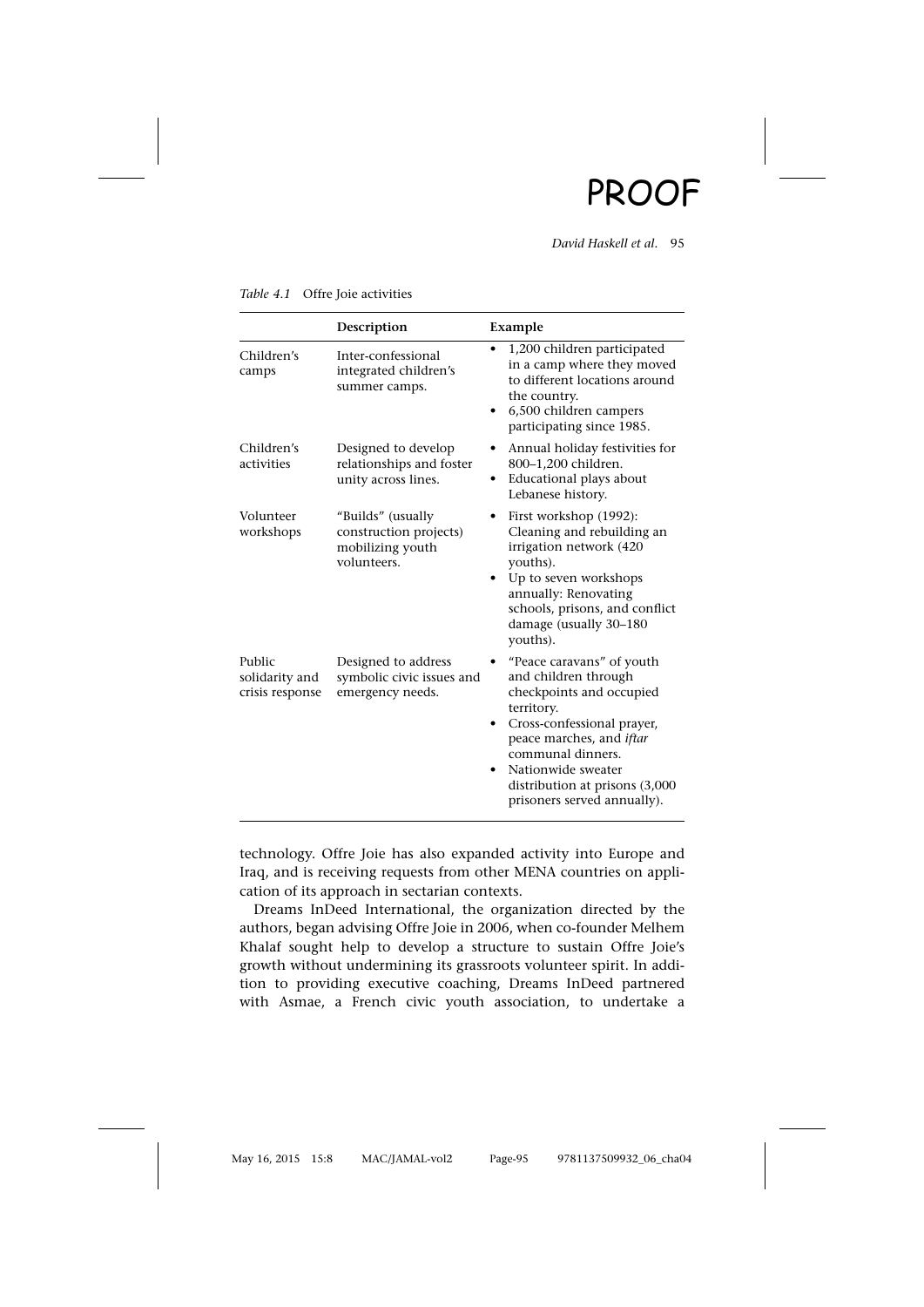#### 96 *From Sectarianism to Solidarity*

comprehensive, participatory evaluation of Offre Joie, which yielded a clarified vision, theory of change, and strategic plan.

#### **Impact assessment**

Offre Joie's records demonstrate significant impact in each component of its vision. Its scale of child and youth participation, its representative mix of volunteers across confession and gender, and its national breadth of reach across Lebanon, together affirm Offre Joie's progress towards its unifying vision.

#### **Gathering: Scale of participation**

One measure of the impact of Offre Joie is the scale of its volunteer mobilization. Volunteer days devoted to workshops and camps have exceeded 3,000 days every year but one since 1999, with surges of violence and turmoil leading to peaks of 8,000–9,000 volunteer days devoted to workshops in each of 2005 and 2006. Leveraging an unprecedented networked approach, Offre Joie forged a crossconfessional civil society coalition, multiplying its previous impact 20-fold by mobilizing an astonishing 172,002 volunteer days in 2013 alone at crisis response workshops nationwide. This spike illustrates the power of a trust-based networked approach already proven to demonstrate collective impact in other MENA contexts (Wei-Skillern and Marciano, 2008). Offre Joie's revenues consist of cash and in-kind contributions received primarily from domestic, grassroots stakeholders. Available records show a slow but steady growth of total revenue from US\$76,000 in 1995 to US\$1 million in 2013, with a one-time spike of US\$1.2 million in in-kind contributions for refugee relief in 2006. Offre Joie also achieves extraordinary leverage of volunteer labour and donated in-kind materials for the public good, rehabilitating damaged buildings for just 10–40 per cent of commercial cost and time estimates. Avoiding sectarian agendas and political entanglements, Offre Joie upholds a policy to turn away donations that may compromise its vision or values. Attracted wisely, leveraged effectively, and multiplied collectively, the modest resources of Offre Joie deliver outsized mission impact.

#### **Entire family: Breadth of draw**

The effectiveness of Offre Joie at gathering the "entire family" of Lebanon is evident from an analysis of the current Offre Joie database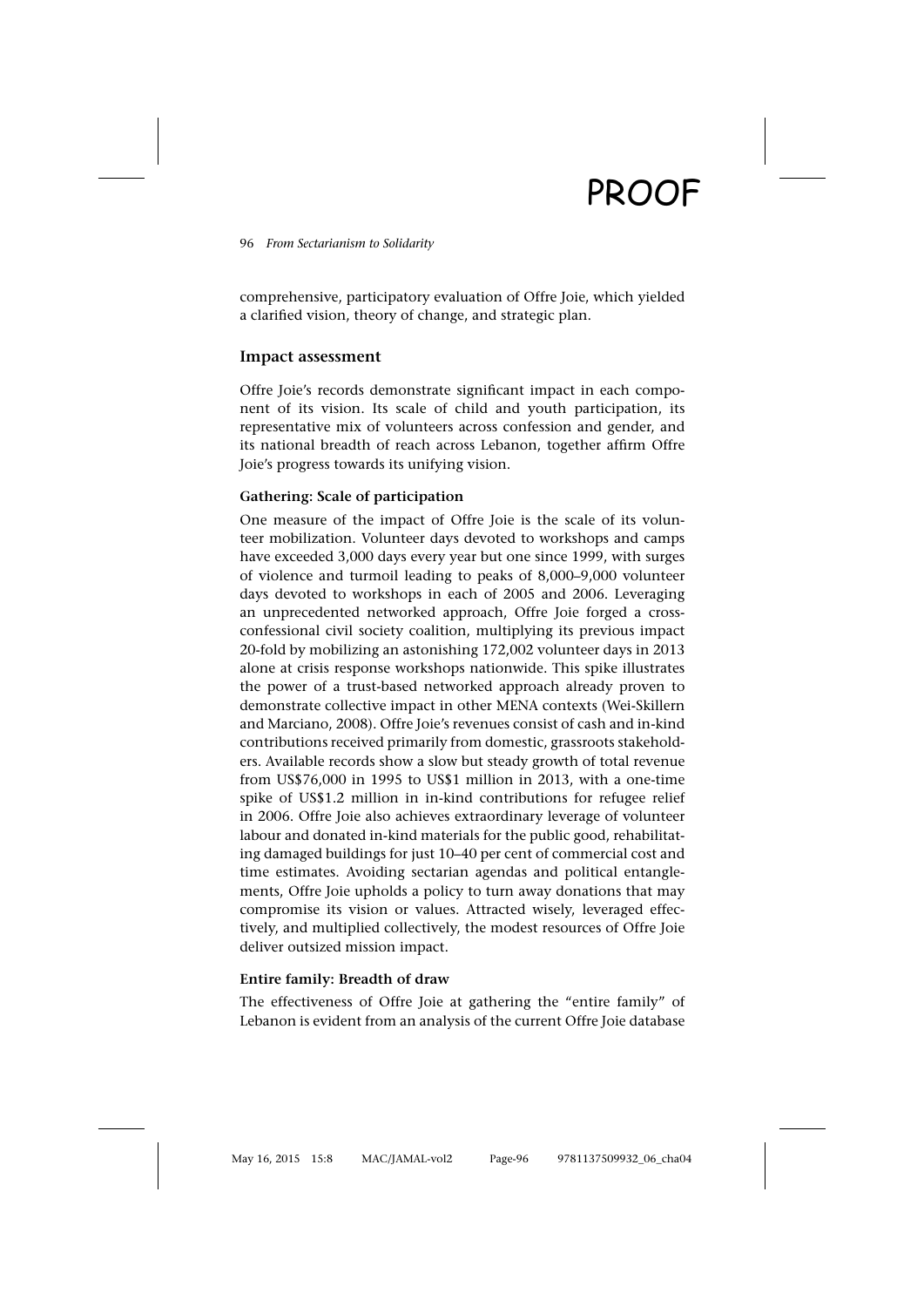*David Haskell et al.* 97

of more than 3,000 volunteers. The database shows a confessional breakdown that roughly approximates the proportions of the population at large as well as balanced gender representation. Given the cultural milieu, this ability to attract participation from volunteers across all confessions and both genders is remarkable.

#### **Of Lebanon: Breadth of reach**

Available data suggests that Offre Joie has had notable success in engaging various populations across Lebanon that are otherwise usually clustered by confession. Offre Joie makes its summer camps accessible to children nationwide, intentionally integrating participants by confession, class, and district of origin. Its public displays of solidarity (e.g. public inter-confessional common prayers, *iftar* communal meals, and peace marches) also emphasize inclusiveness and unity. Volunteer workshops have proven particularly effective to transcend divisions with breadth of reach, and have been conducted at conflict sites, schools, prisons, and homes in every governorate but one.

One example illustrates the workshops' transformative impact, both for volunteers themselves and for the public at large. After the November 2012 car bombing in Achrafiyeh, Beirut, Offre Joie mobilized 1,400 volunteers with its "Volunteers Seek No Recognition" campaign, rebuilding 80 homes and shifting public dialogue from political turmoil to national solidarity (Dubai Lynx, 2014). The Lebanese President then awarded Offre Joie one of the nation's highest distinctions: Knight of the National Order of the Cedar.

### **Assessment of theory of change influence on participants**

The scope of Offre Joie impact described above tells only part of the story. The more challenging question is whether Offre Joie activities influence the attitudes and behaviours of participants with respect to the four elements of its theory of change: (1) an inspiring and inclusive vision, (2) practice of the values of Respect, Forgiveness, and Love, (3) volunteer service, and (4) intergroup engagement. A series of interviews and surveys was conducted to assess this.

First, 16 children who had participated in the camps were interviewed by telephone, and youths who had participated in workshops responded to survey questions, about their experiences, what they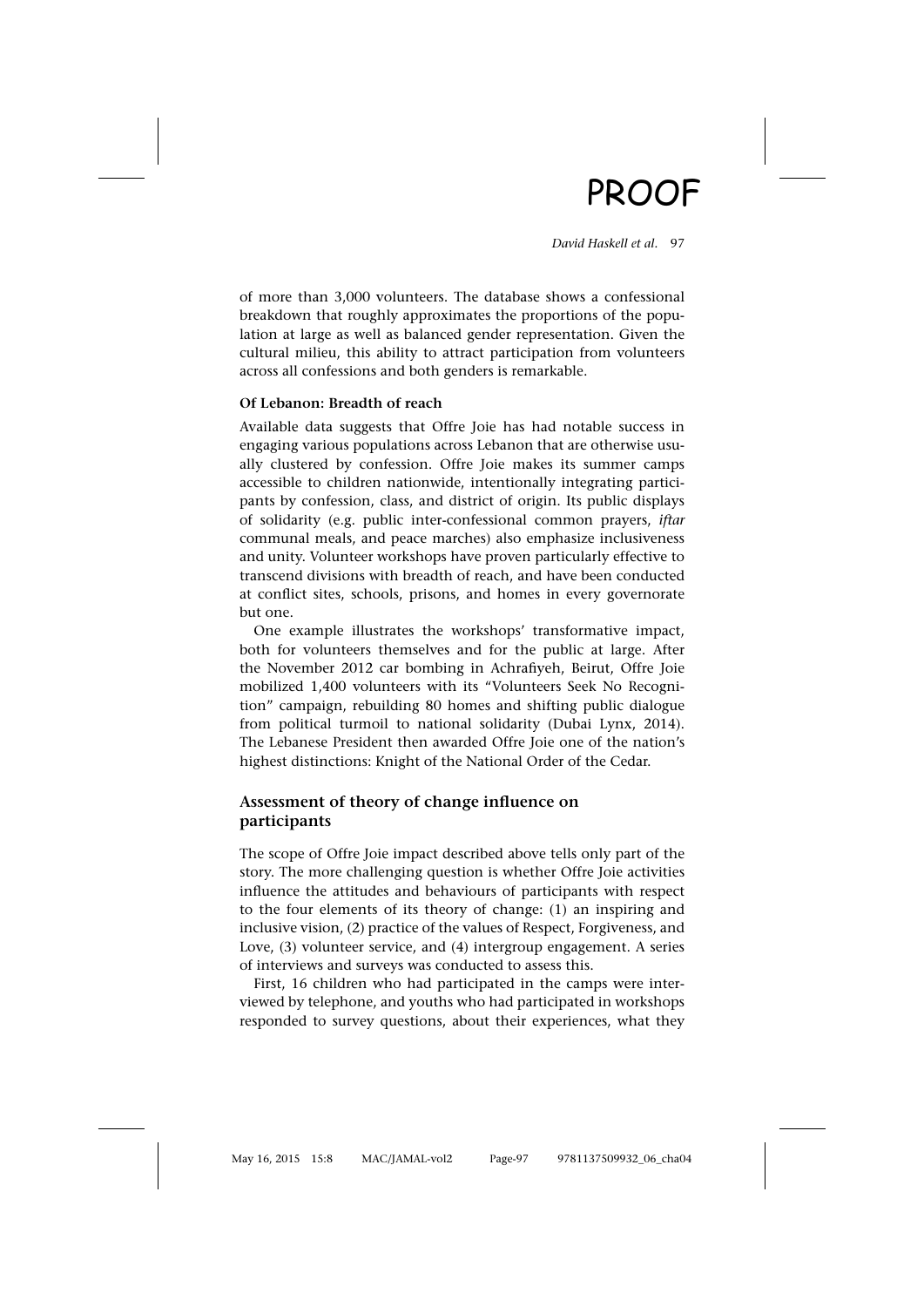#### 98 *From Sectarianism to Solidarity*

had learned from the camps, and how they were applying these lessons.

A second youth survey tested whether the elements of the Offre Joie theory of change had impacted participants' attitudes, beliefs, and behaviours by comparing Offre Joie volunteers' responses to those of a control group.<sup>5</sup> Respondents were asked to indicate their degree of agreement with a series of statements designed to elicit attitudes and beliefs with respect to each element of Offre Joie's theory of change, and responses were coded on a one to four scale for statistical analysis. For questions regarding behaviour (e.g. with respect to use of free time and the number of hours volunteered), frequency of choice was compared for the two groups.6

The following sections report the results of the interviews and surveys in relation to each element of the Offre Joie theory of change and reflect on the implications for social entrepreneurs in the MENA regions.

#### **Inspiring and inclusive vision**

#### *Findings*

Figure 4.2 summarizes responses to the questions on attitudes and beliefs with respect to Offre Joie's vision, revealing a statistically significant difference between Offre Joie and control respondents.

Narrative responses from Offre Joie volunteers and children's camp participants also demonstrated inspiration leading to change. Over half of the Offre Joie volunteers reported personal transformation, including significant changes in awareness of common humanity, discovery, and development of their own skills, and perspective about Lebanese society:

I was thinking that Lebanese people [were] thinking only for their own [good] and they were always in conflict between [religion] and politic[s] but Offre Joie showed me that Lebanese are all united.

(Male, age 17, Beirut)

In 2012–13 I went several times to [a bomb-site rehabilitation workshop]. I realized that our society is not that superficial *...*that we're all concerned by what's happening around us and are the only ones who can make a change.

(Female, age 17, South)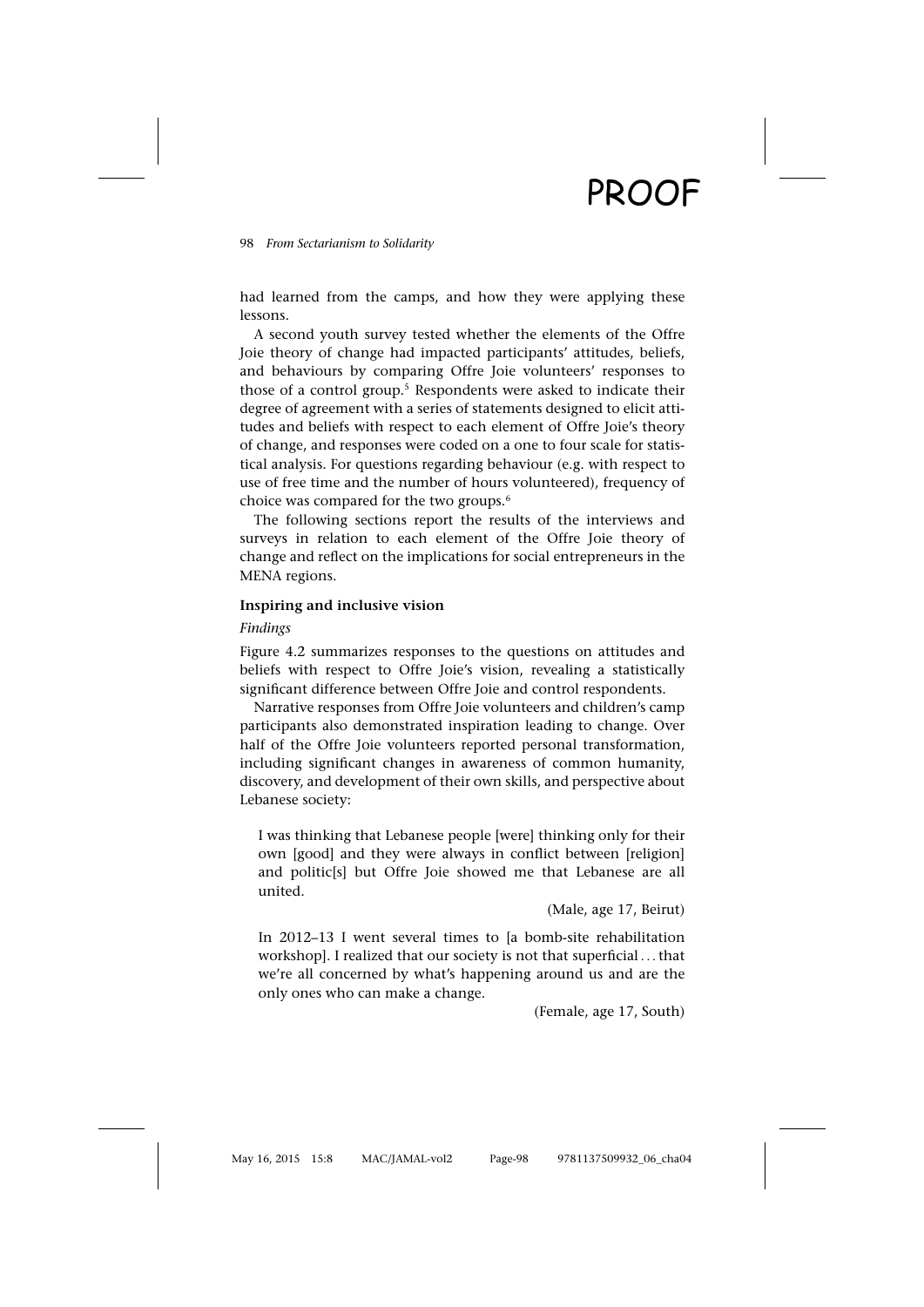*David Haskell et al.* 99



*Figure 4.2* Attitudes and beliefs (vision)

∗ denotes a statistically significant difference.

 $1 =$ strongly disagree,  $2 =$ disagree,  $3 =$ agree,  $4 =$ strongly agree.

[Offre Joie]*...* is the other and true face of Lebanon where every person looks at his brother as a human.

(Female, age 19, North)

Children's camp participants expressed that their Offre Joie experience had affected how they think about the future: 7 of the 16 said they wanted to make something of their life, 6 wanted to continue involvement with Offre Joie, 5 wanted to help others and/or make a difference, 3 expressed a different perspective on the Other, and 2 said they wanted to help their country. When asked to describe Offre Joie's vision and explain what it meant, children who had attended Offre Joie camps expressed deep inspiration:

[The Offre Joie vision is] to help people in need and stand beside people who want help. They gather us from different villages to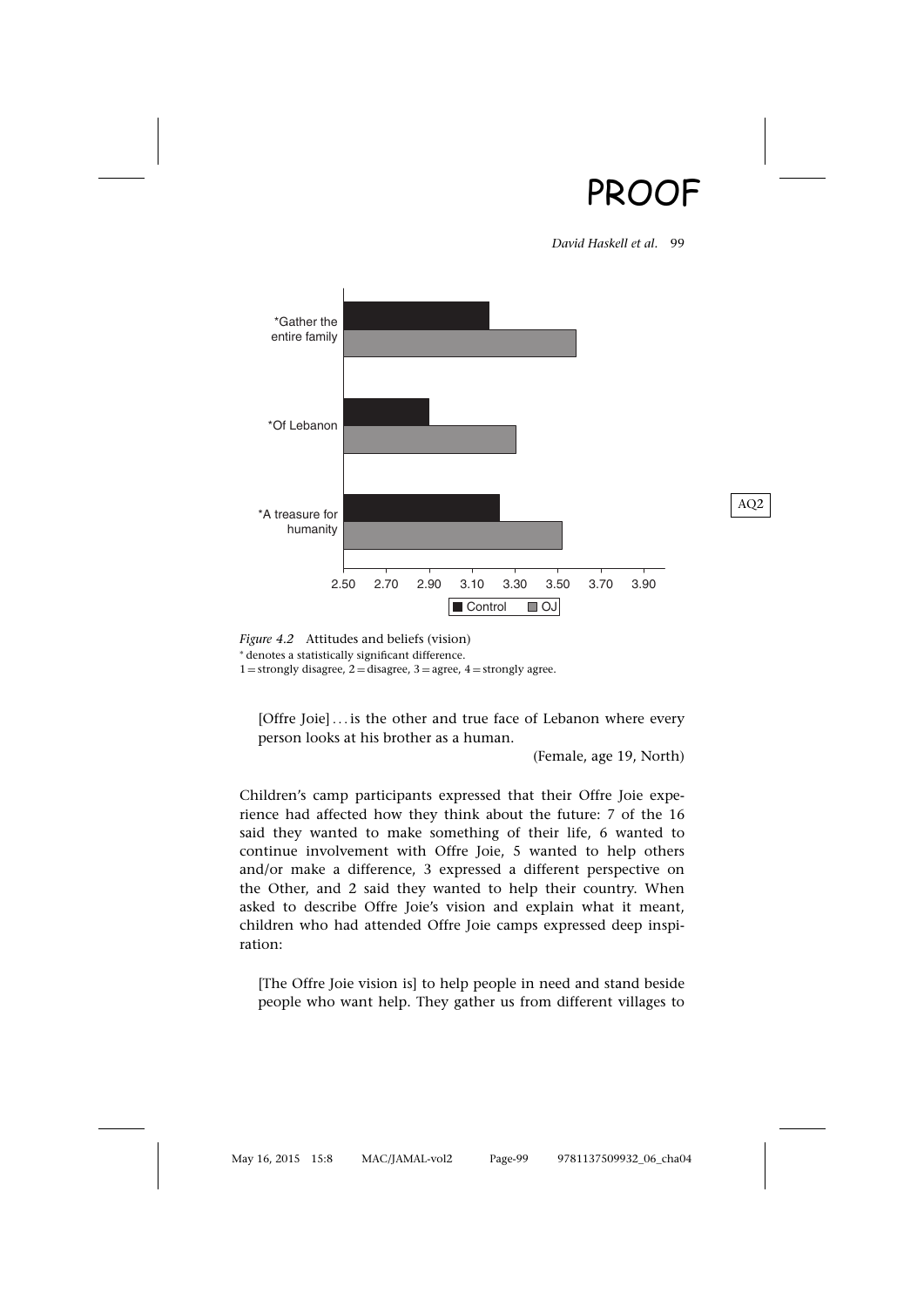#### 100 *From Sectarianism to Solidarity*

become one, and one Lebanon *...*We accept each other because we are all Lebanese.

(Female, age 12, Mount Lebanon)

The main objective is to give joy for all children and bring them joy despite the war and all the violence *...*It is about changing the faces of people to faces of joy and love.

(Male, age 16, North)

Offre Joie made me realize the importance of the unity of Lebanon and has made me want to change how the country and everyone is going. The country is not for our benefit, but for us to protect.

(Male, age 13, South)

These narrative responses suggest there is a causal relationship between participation and embracing the Offre Joie vision with hope for positive change.

#### *Discussion*

Chronic sectarian conflict breeds despair with its disruptive cycle of reprisals. A compelling vision paints a different picture of a desired future, giving birth to a living hope. A profit motive alone is inadequate to inspire and sustain sacrifice for the common good. Social entrepreneurs in MENA must raise their sights beyond good ideas to visions as audacious as the Offre Joie vision. Such inspired visions fulfil these three tests proposed by the authors and exemplified in other cases in MENA and beyond: (1) visions are celebrated as good news by those in greatest need, (2) visions invite all to participate and require all to change, and (3) visions inspire and require tangible sacrifice (Haskell et al., 2009: 540–543). The Offre Joie vision has generated growing momentum against MENA sectarian currents. This should embolden other MENA actors to pursue their inspired visions as well.

#### **Values practice: Respect, Forgiveness, and Love**

#### *Findings*

Figure 4.3 reports a statistically significant difference between Offre Joie and control respondents in their attitudes and beliefs concerning Respect, but not concerning Forgiveness and Love.

The more significant assimilation of Respect is borne out in children's explanations of the values and how they are applying them: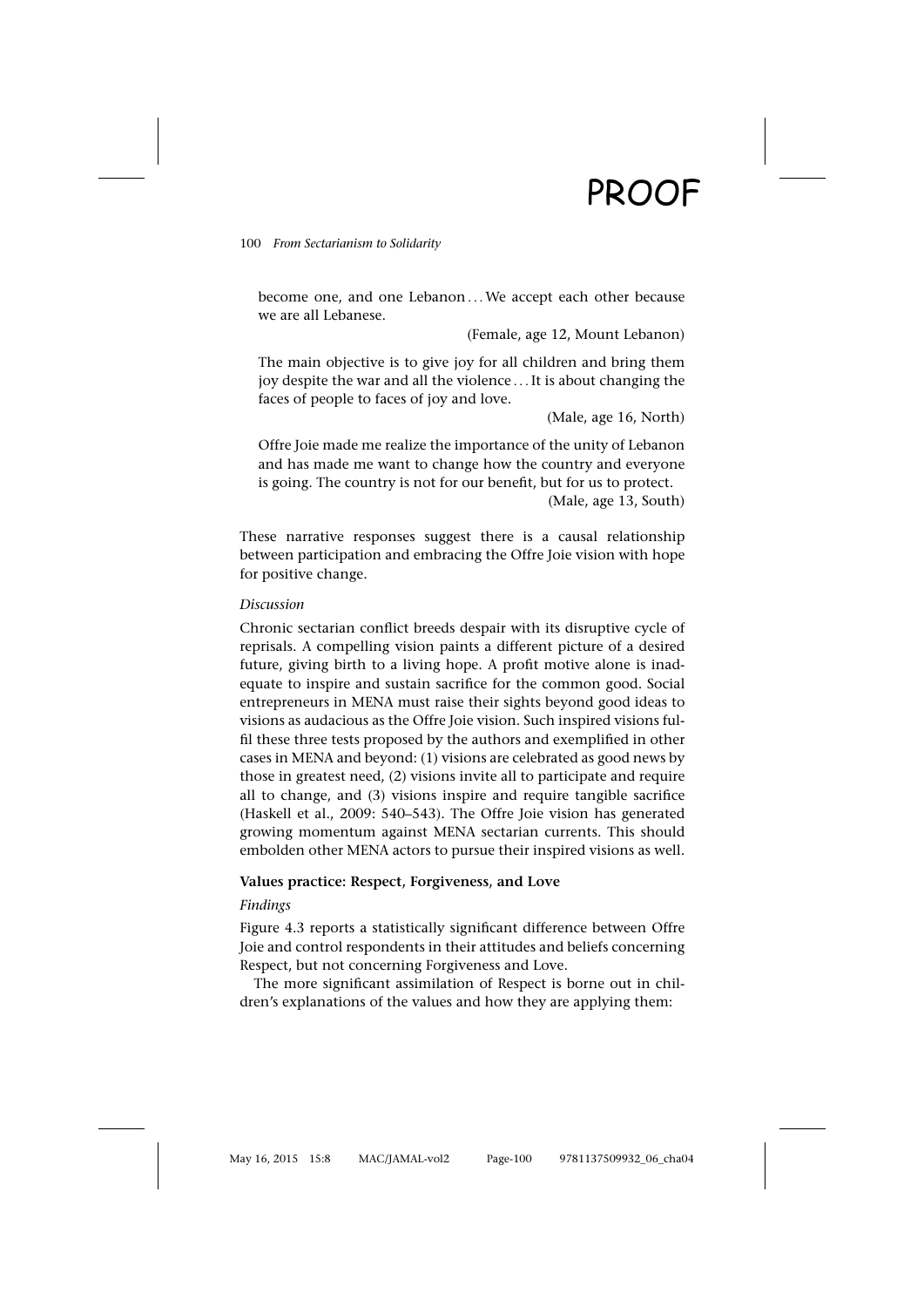*David Haskell et al.* 101



*Figure 4.3* Attitudes and beliefs (values) ∗ denotes a statistically significant difference.

 $1 =$ strongly disagree,  $2 =$ disagree,  $3 =$ agree,  $4 =$ strongly agree.

We are all like siblings *...* [we] respect them and respect their opinion *...*I wish we could all play together.

(Male, age 13, North)

[I mostly apply] forgiveness and respect. You cannot love everyone but you can respect everyone.

(Female, age 12, North)

Co-founder Melhem Khalaf acknowledged the challenge of moving beyond Respect to Forgiveness and Love.<sup>7</sup> Still, narrative responses from Offre Joie volunteers and children referenced all three values of Respect, Forgiveness, and Love as lessons learned from Offre Joie participation. Moreover, when asked what they had learned from Offre Joie, both the child campers and youth volunteers offered profound reflections on the values of Love and Forgiveness in their lives:

I'm trying to remember my duty of love for others despite the extreme stressful times that we're going through.

(Female, age 42, Mount Lebanon)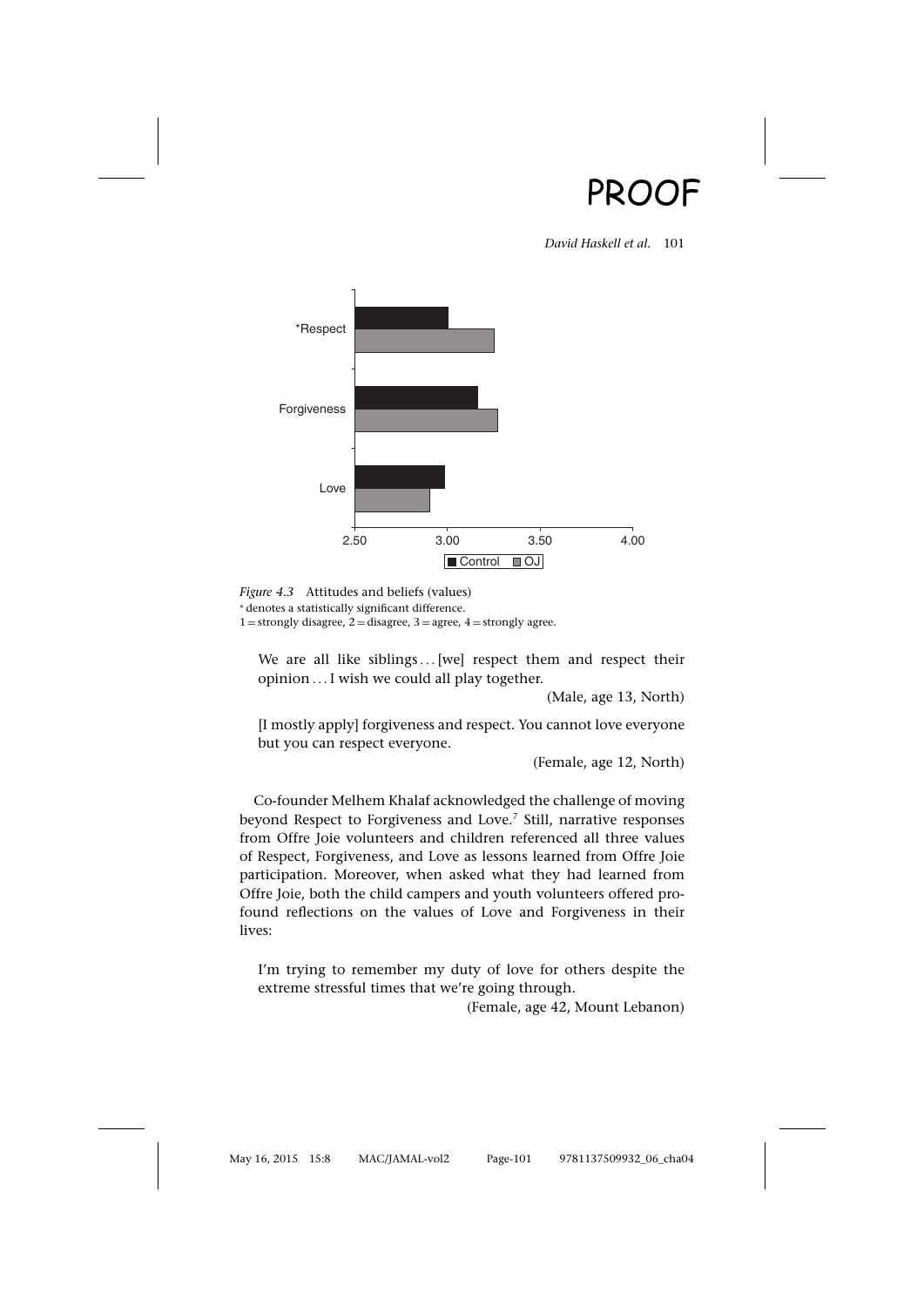#### 102 *From Sectarianism to Solidarity*

Love everyone to be loved, even the ones that [hate] you. Respect everyone when you don't get respected [because] respect is what represents you. Forgiveness, [the] most important factor in life is to be loved, forgiven and respected, you have to forgive and carry on. I've also learned to respect all religions and never differentiate any person [because] of his thoughts [or] beliefs.

(Male, age 27, North)

#### *Discussion*

The founders of Offre Joie intuitively grasped that the consistent practice of values was critical for their vision. They chose and modelled values relevant in their sectarian context. However, scaled growth brings the new challenge of sustaining the practice of values in MENA beyond immediate relational circles. Harnessing the power of values for social entrepreneurship impact in MENA will require clear values definitions and assimilation processes. Defining values in measurable terms translates good intentions into practices, such as the way in which B Corps has designed auditable certifications for value standards.8 Values also need to be integrated into social enterprise operations. For example, an Egyptian social enterprise demonstrated that implementing an indigenous values assimilation process delivered statistically significant performance improvements (Haskell et al., 2012).

#### **Volunteer service**

#### *Findings*

Survey results showed that Offre Joie respondents had higher scores on "Service" statements than control respondents, representing a statistically significant difference. Respondents who volunteered were asked to approximate the number of hours they volunteered per month. The median number of hours Offre Joie respondents contributed per month exceeded that of controls by five times: a statistically significant difference of 25 hours versus 5 hours, respectively.

Even more telling was the difference between Offre Joie and control respondents in their use of free time. Respondents were provided with 11 possible choices<sup>9</sup> and asked to select three things they would choose to do with three days off. Offre Joie respondents were more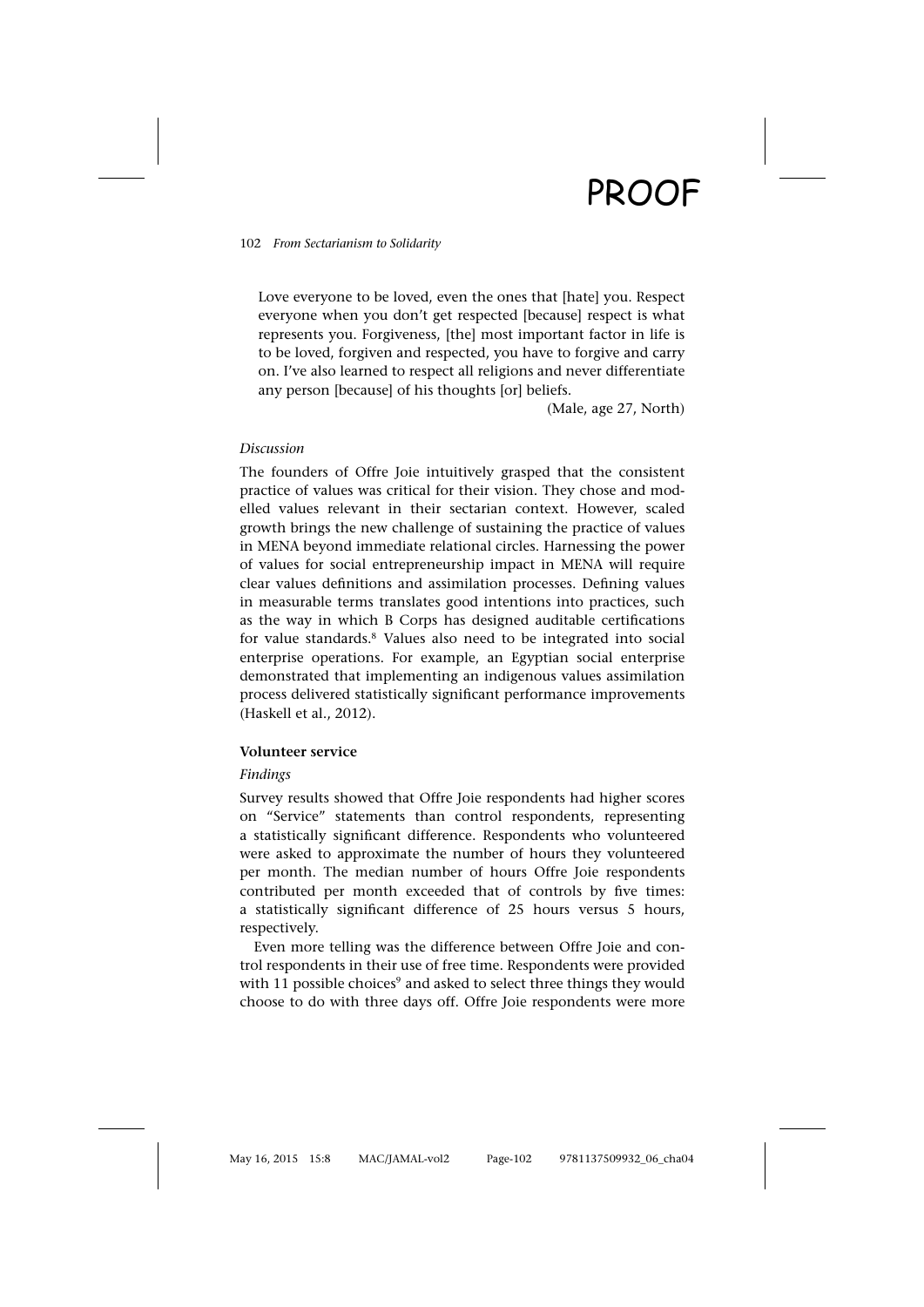*David Haskell et al.* 103

than three times as likely than controls to choose to "Volunteer to help others in need". Only Offre Joie respondents selected "Advocate for a cause", while controls were almost twice as likely to choose to "Hang out with friends".

The children and youths' reflections on what they learned from Offre Joie further indicate that an experience with Offre Joie profoundly affects a participant's attitude towards volunteering:

Offre Joie taught a lot of things *...*the volunteerism is very successful because this volunteerism was positive, serious, and involved children and old people *...* children can be influenced a lot.

(Male, age 16, North)

There are so many people around us suffering and *...* waiting for someone to help them. Social service is *...*the only way to unite regardless the differences we have which have [led] to all the problems.

(Female, age 19, Beirut)

Being involved with Offre Joie was something unique since I learned to be an active citizen in my society, to help others no matter what, and to apply equality between all of us because we are all human and we all deserve a respectful living.

(Male, age 18, South)

The respondents' expressions of joy and happiness in service are especially striking:

[Offre Joie] just changed my way of perceiving things. Giving money is a way of helping but you won't have this feeling that you actually did something *...* .

(Female, age 22, North)

Offre Joie simply taught me a way of life, to be happy by giving, not by taking.

(Male, age 28, Mount Lebanon)

Helping is a huge source of joy. It makes me feel responsible and believe that I can make a change.

(Male, age 21, Mount Lebanon)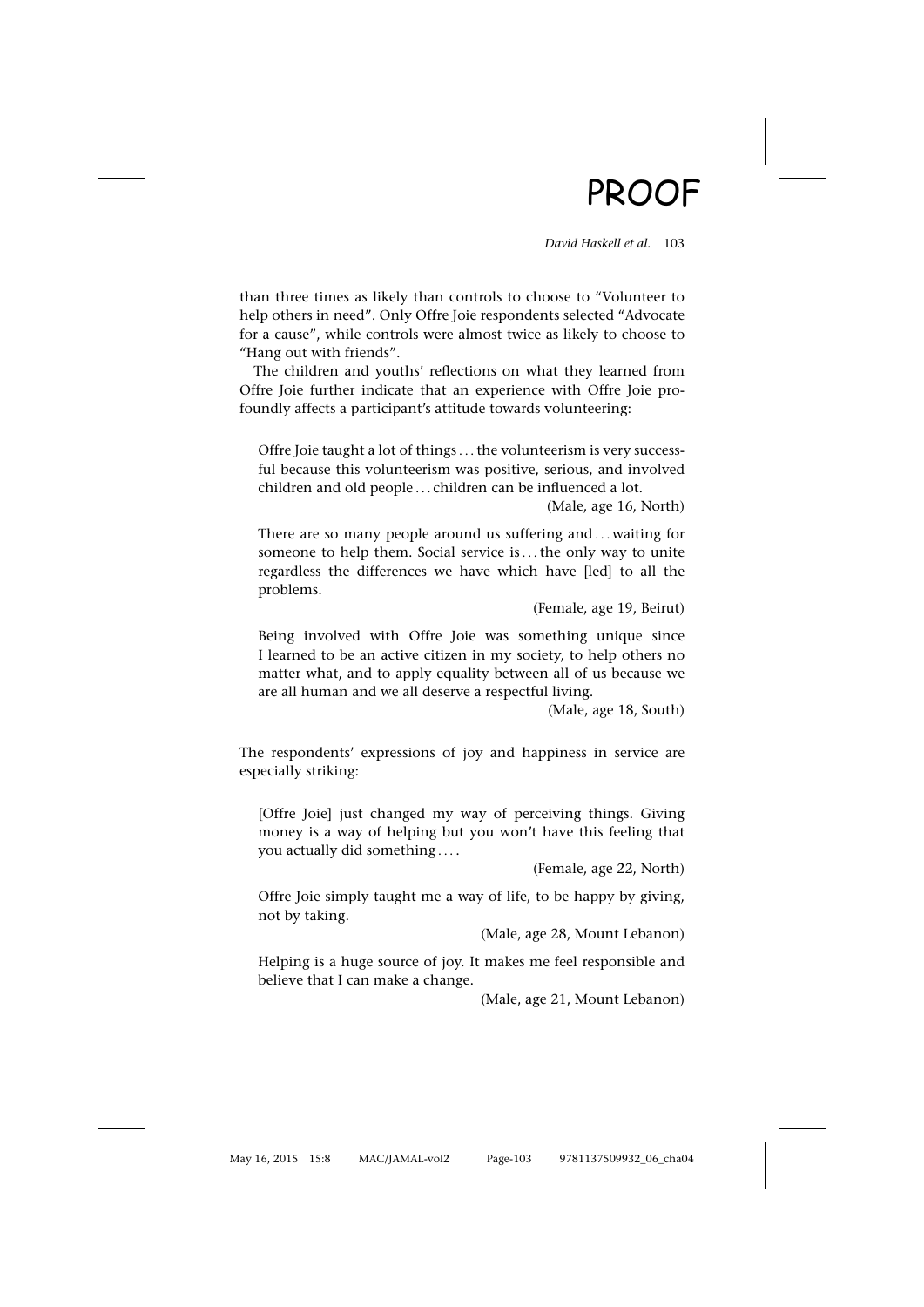#### 104 *From Sectarianism to Solidarity*

### *Discussion*

Offre Joie volunteerism has proven transformative in the face of MENA sectarianism, developing the trust-based social capital conducive for economic development.<sup>10</sup> The Offre Joie volunteerism formula is characterized by integration across confession, class, gender,  $\overline{AQ3}$  district, and disability; the public dignity of manual labour; freedom of religious conscience; expression of civic duty; *esprit de corps* group dynamics; solidarity with the disenfranchised; crisis emergency response; and incorruptible political neutrality. MENA social entrepreneurs should consider building such principles into their enterprise models. The resulting volunteer service would aspire to Gibran's ethic of work with love:

> And when you work with love you bind yourself to yourself, and to one another, and to God. And what is it to work with love? *...*It is to build a house with affection, even as if your beloved were to dwell in that house.

> > (Gibran, 1923)

#### **Intergroup engagement**

### *Findings*

Figure 4.4 reports a statistically significant difference between Offre Joie and control respondents on statements that elicit attitudes on serving "With the Other" and "For the Other".

Also of note is that 11 of the 16 children interviewed said they had maintained friendships that lasted after the camp. The narrative reflections of the child and youth participants further support the transformative effect of Offre Joie's service "with and for the Other":

We are different but we are one.

(Female, age 12, Beirut)

For me, the sense of humanity. There is no difference with anyone. Offre Joie created this in me, and everyone in society is the same.

(Male, age 16, North)

[I learned that] religion, politics don't matter. In the end we are all the same and search for the same things such as peace in Lebanon, forgiveness and love.

(Female, age 17, Mount Lebanon)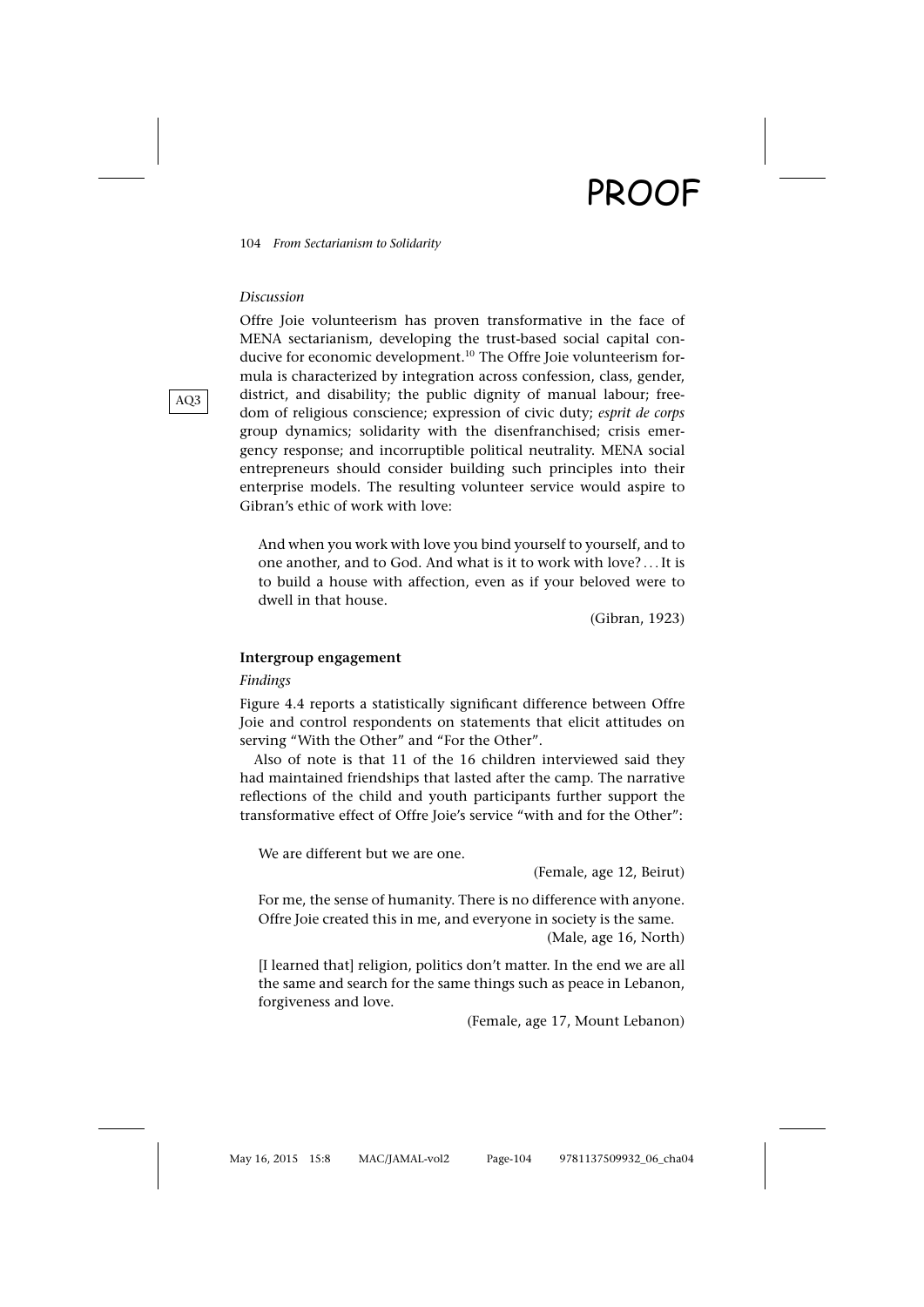*David Haskell et al.* 105



*Figure 4.4* Attitudes and beliefs (intergroup engagement) ∗ denotes a statistically significant difference. 1 = strongly disagree,  $2$  = disagree, 3 = agree, 4 = strongly agree.

I have learned that no matter where you are from, there is no difference *...* Most importantly, I have learned the meaning of one big happy family as well as the effect of strong bonds of friendship.

(Male, age 22, Beirut)

A number of participants directly attributed exposure to the "Other", and their willingness to engage with the "Other", to their experience with Offre Joie:

I learned love and respect for other people. Offre Joie helped me to see what life looks like outside of my background. I saw how hate and violence can destroy people's lives *...* but on the other side I also saw how love can save us.

(Female, age 18, Beirut)

If someone knows the other is [from a different confession], he would say he is not [from my confession] and he would not talk to him. I don't do this. I learned this from Offre Joie and my parents, relatives. I applied it the most when I was with Offre Joie.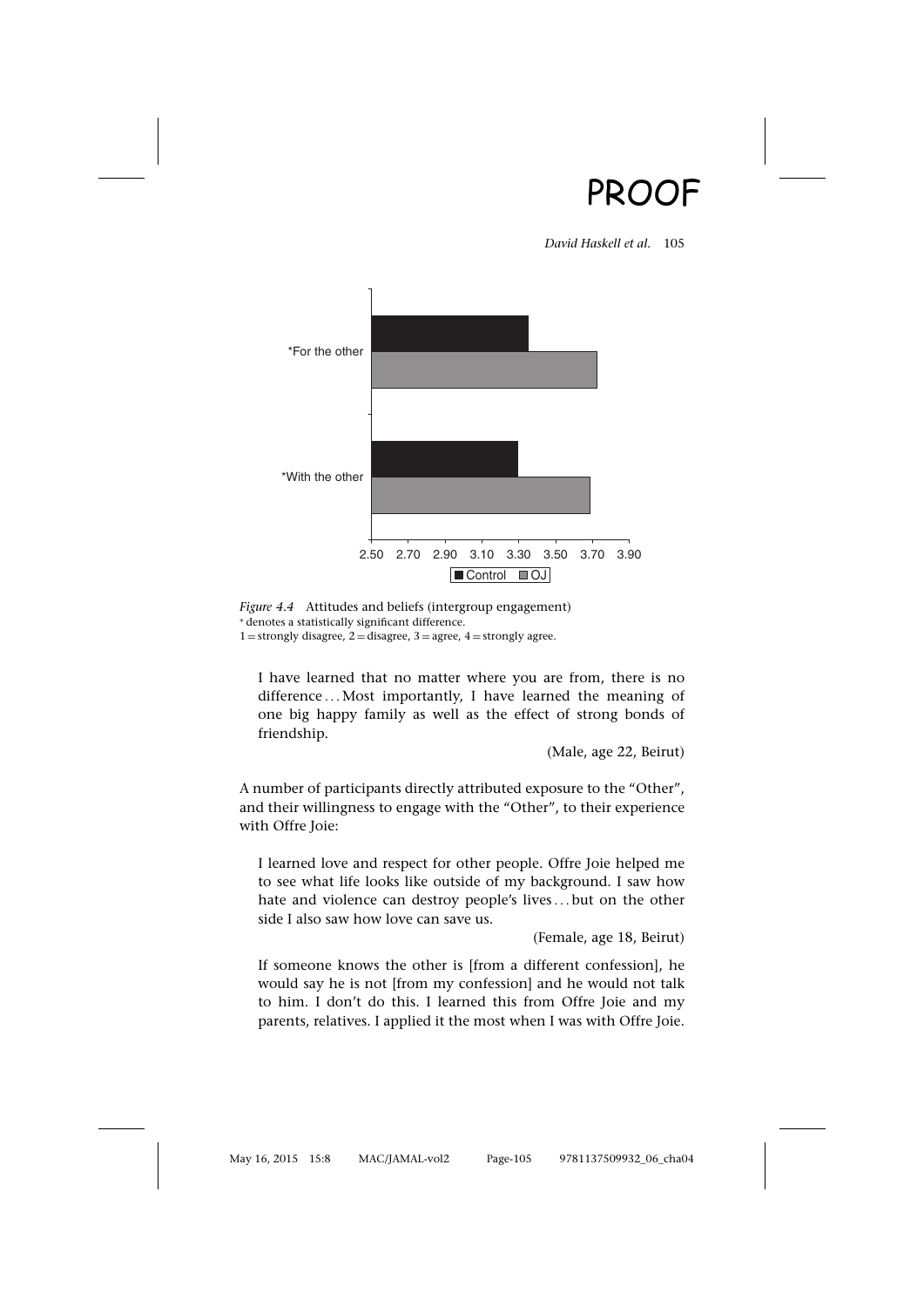106 *From Sectarianism to Solidarity*

I remember we went during Ramadan and there were veiled girls and Christians and I was friends with everyone.

(Female, age 12, Mount Lebanon)

I am more open to everyone and I can easily like other people without boundaries.

(Female, age 13, Beirut)

Perhaps most profound were the reflections of children who attended a camp together, combined from neighbourhoods referred to below as "Area A" and "Area B" due to chronic and active sectarian violence. Their responses indicated not only changed attitudes, but also a growing awareness that their own "side" was part of the problem:

[Offre Joie's vision is to reconcile] between us [Areas A and B] and make us talk to each other. Offre Joie is the only one that can let [Area A] and [Area B] talk to each other. This means a lot to me. You know [my friend] who died? All our guys are dying like this.

(Male, age 13, [Area B])

Offre Joie had a big impact. I now accept the others because of Offre Joie. If I stayed in the bubble we have I wouldn't even say hello to anyone from [Area B].

(Female, age 12, [Area A])

I don't think others from [Area A] are different than me. We are all the same.

(Female, age 16, [Area B])

When I look at the situation now, I ask myself if all this war is because of [Area A] or because of us *...*I always wonder why we are in this situation.

(Female, age 16, [Area B])

### *Discussion*

The example of Offre Joie demonstrates the possibility of transforming the Other into Neighbour, and Neighbour into Family, achieving the hospitable generosity of spirit embodied in the Arabic proverb, "The neighbour before the house".11 Social entrepreneurs in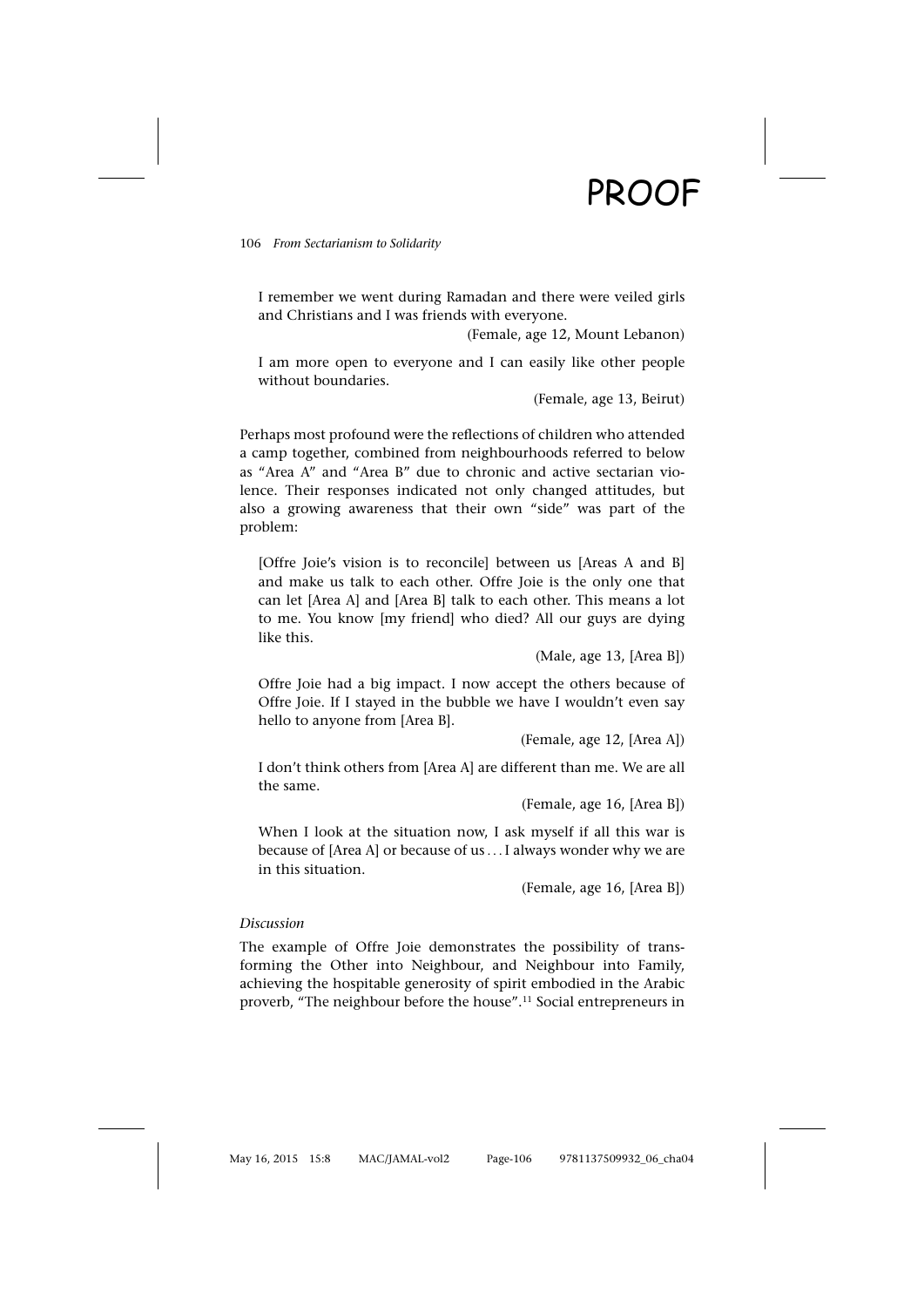*David Haskell et al.* 107

MENA who wish to achieve impact beyond sectarian strictures need to lead by example by redefining the Other as fellow stakeholder, dramatically enlarging the market in shared community. No longer merely anonymous customer or constituent, the Other becomes a partner, vested in a relationship of shared values and a vision of the common good. No longer a liability or cost to be externalized, the Other can take centre stage in helping rediscover the shared values that redefine and enrich all as part of the human community. When insiders and outsiders, the strong and the weak, become mutual partners, all may learn and welcome the truth of Gibran's paradox:

You have been told that, even like a chain, you are as weak as your weakest link. This is but half the truth. You are also as strong as your strongest link.

(Gibran, 1923)

### **Conclusion**

Offre Joie has developed a laboratory of praxis for the children and youth of Lebanon, achieving significant transformative impact despite daunting sectarian challenges and limited resources. The quantitative and narrative data presented in this case study demonstrates the organization's efficacy, both in terms of the scale of its participation and in terms of the depth of its influence on participant attitudes and behaviour. The interplay of its four theory of change elements – shared vision, aligned values, volunteerism, and intergroup engagement – warrants consideration as a replicable approach to transcend the sectarian divisions that undermine civil society and stymie the flourishing of enterprise, social and otherwise, across MENA.

#### **Acknowledgements**

The authors are grateful for the generous expertise of all stakeholders of the Offre Joie movement, particularly co-founder Melhem Khalaf; dedicated researchers Janine Ayoub, Angela Elzir Assy and Andrea Zard; Joy Hazucha, Global VP of the Korn/Ferry Institute; Dima Jamali and Alessandro Lanteri of the American University of Beirut; and Risa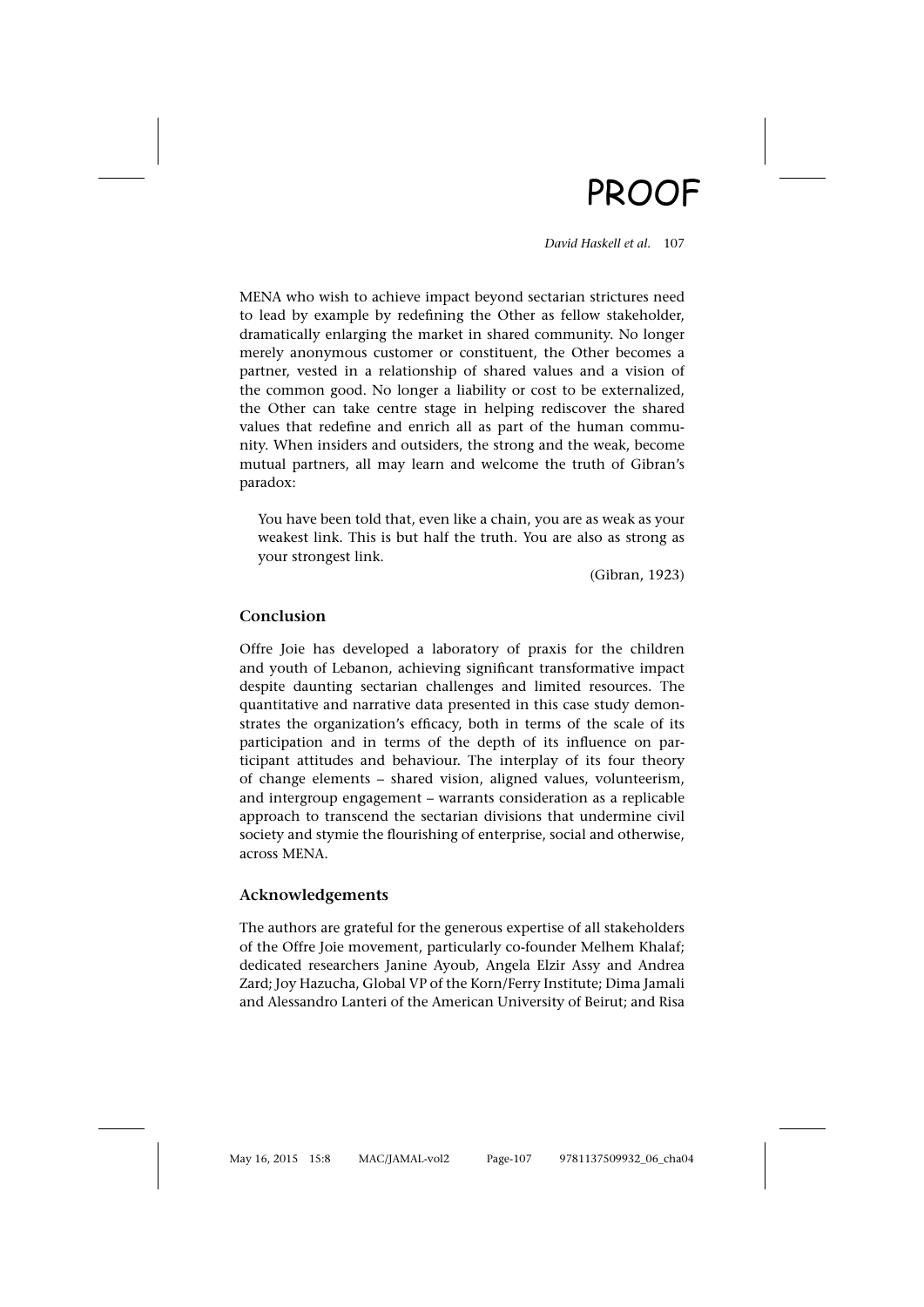#### 108 *From Sectarianism to Solidarity*

Toha of Harvard University. This research would not have been possible without their input, but the responsibility for any errors remains ours alone.

#### **Notes**

- 1. Per 2013 mid-year projections, 30 per cent of the MENA population is between 15 and 29 years of age (US Census Bureau, 2013). MENA youth unemployment exceeds twice the global average (International Labour Organization, 2014).
- 2. The movement name was registered as "Offre Joie" in France, "*fara2 al 9taa*" in Lebanon and Iraq, and "Joy of Giving" in the USA.
- 3. Lebanon's confessional democracy, established by the 1989 Ta'if Accords ending the civil war, divides Parliament equally between Christians and Muslims and requires that the President, Prime Minister, and Speaker of Parliament to be, respectively, a Maronite Christian, a Sunni Muslim, and a Shi'a Muslim.
- 4. Offre Joie recently initiated activity in Iraq; however, this case focuses on its three decades in Lebanon.
- 5. Classic control groups were not feasible due to lack of longitudinal data. To obtain a control group demographically similar to the Offre Joie group, Offre Joie volunteers were asked to send the survey to a friend who had not participated in Offre Joie. Demographic data was collected from both Offre Joie and control groups. Variables regarding gender, marital status, socio-economic status, confession, and employment showed no statistically significant differences.
- 6. More detail on the case research methodology and analysis is retrieved from www.dreamsindeed.org.
- 7. Interview with Melhem Khalaf, 29 May 2014.
- 8. See http://www.bcorporation.net/ and http://bimpactassessment.net/.
- 9. "Hang out with friends", "Volunteer to help others in need", "Enjoy the out of doors", "Go home to your village/visit family", "Travel", "Read a book", "Advocate for a cause", "Study/work", "Shop", "Go on a religious pilgrimage", and "Other".
- 10. See Fukuyama (1995) for the links between trust, social capital, and prosperity creation.
- 11. *Al jaar qabal al daar.*

#### **References**

Abdou, E., Fahmy, A., Greenwald, D., and Nelson, J. (2010) *Social Entrepreneurship in the Middle East: Toward Sustainable Development for the Next Generation*. Washington, DC: Wolfensohn Center for Development at Brookings; Dubai: Dubai School of Government; Doha: Silatech.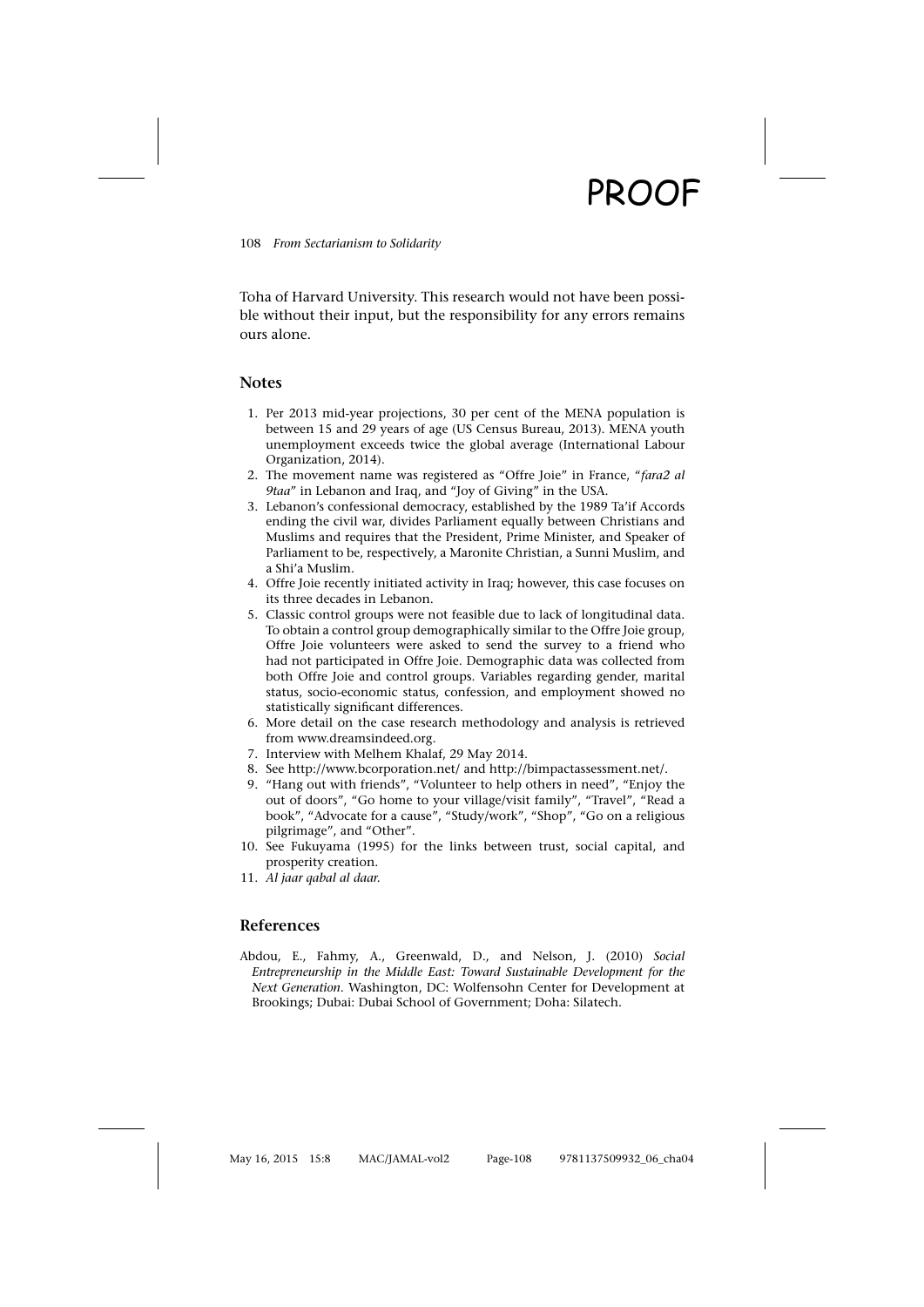*David Haskell et al.* 109

A Common Word (2007) *The ACW Letter*. Retrieved from http://www. acommonword.com/the-acw-document/ (Accessed 30 June 2014).

Allport, G.W. (1954) *The Nature of Prejudice*. Reading, MA: Addison-Wesley.

- Al Ramiah, A. and Hewstone, M. (2013) Intergroup Contact as a Tool for Reducing, Resolving, and Preventing Intergroup Conflict: Evidence, Limitations, and Potential. *American Psychologist*, 68, 527–542.
- Altan-Olcay, O. and Icduygu, A. (2012) Mapping Civil Society in the Middle East: The Cases of Egypt, Lebanon and Turkey. *British Journal of Middle Eastern Studies*, 39(2), 157–179.
- Bloom, P.N. and Dees, J.G. (2008) Cultivate Your Ecosystem. *Stanford Social Innovation Review*, Winter 2008, 47–53.
- Buckner, E., Beges, S., and Khatib, L. (2012) *Social Entrepreneurship: Why Is It Important Post Arab Spring?* Stanford, CA: Stanford University, Center on Democracy, Development and the Rule of Law.
- Clark, J.A. and Salloukh, B.F. (2013) Elite Strategies, Civil Society and Sectarian Identities in Postwar Lebanon. *International Journal of Middle East Studies*, 45, 731–749.
- Collins, J.C. and Porras, J.I. (1996) Building Your Company's Vision. *Harvard Business Review*, September–October 1996, 65–77.
- Davies, K., Tropp, L.R., Aron, A., Pettigrew, T.F., and Wright, S.C. (2011) Cross-Group Friendships and Intergroup Attitudes: A Meta-Analytic Review. *Personality and Social Psychology Review*, 15, 332–351.
- Dees, J.G. (2001) *The Meaning of "Social Entrepreneurship"*. Raleigh, NC: Duke Fuqua School of Business, Center for the Advancement of Social Entrepreneurship. Retrieved from http://www.caseatduke.org/documents/ dees\_sedef.pdf.
- Dubai Lynx (2014) Promo and Activation Gold Awards: Broadcast; Fundraising, Charities, Appeals, Non-Profit Organisations, Public Health & Safety, Public Awareness Messages. Retrieved from http://www.dubailynx. com/winners/2014/promo/index.cfm?award=2 (Accessed 30 June 2014).
- Freire, P. (trans. Ramos, M.B.) (2005) *Pedagogy of the Oppressed*. New York: Continuum International Publishing Group Inc.
- Fukuyama, F. (1995) *Trust: The Social Virtues and the Creation of Prosperity*. New York: First Free Press Paperbacks.
- Gibran, K. (1923) *The Prophet*. New York: Alfred A. Knopf Inc.
- Haskell, D.L., Haskell, J.H., and Kwong, J.W. (2009) "Spiritual Resources for Change in Hard Places: A Values-Driven Social Entrepreneurship Theory of Change", in Goldstein, J.A., Hazy, J.K., and Silberstang, J. (Eds.), *Complexity Science and Social Entrepreneurship: Adding Social Value Through Systems Thinking*, Litchfield Park, AZ: ISCE Publishing.
- Haskell, D.L., Haskell, J.H., and Pottenger, J.J. (2012) "Harnessing Values For Impact Beyond Profit in MENA", in Jamali, D. and Sidani, Y. (Eds.), *Corporate Social Responsibility in the Middle East*, London: Palgrave Macmillan.
- International Labour Organization (2014) Global Employment Trends 2014: Risk of a Jobless Recovery? Geneva. Retrieved from http://www.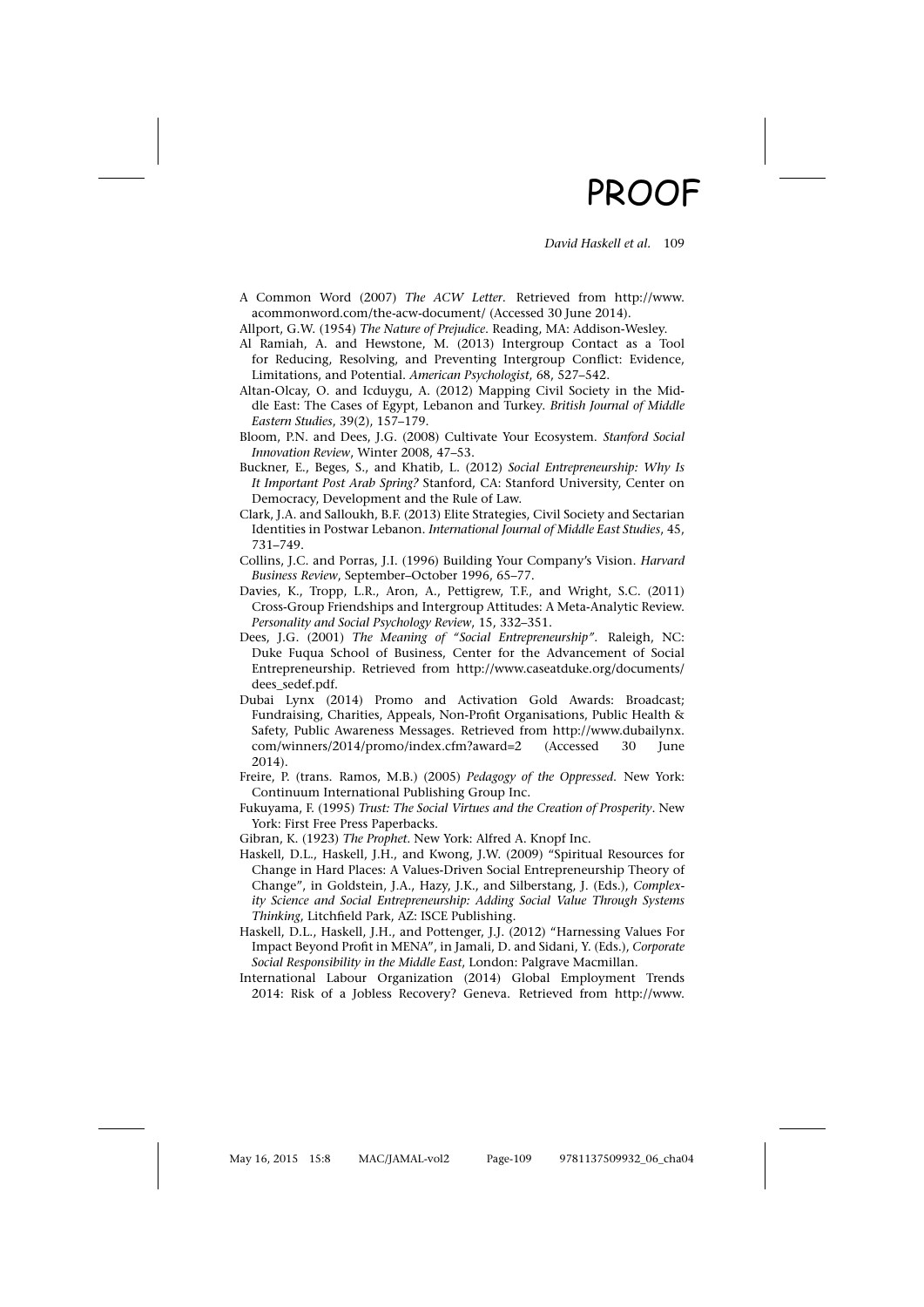#### 110 *From Sectarianism to Solidarity*

ilo.org/wcmsp5/groups/public/—dgreports/—dcomm/—publ/documents/ publication/wcms\_233953.pdf (Accessed 4 June 2014).

- Laham, S.M., Tam, T., Lalljee, M., Hewstone, M., and Voci, A. (2010) Respect for Persons in the Intergroup Context: Self-Other Overlap and Intergroup Emotions as Mediators of the Impact of Respect on Action Tendencies. *Group Processes Intergroup Relations*, 13, 301–317.
- Lalljee, M., Tam, T., Hewstone, M., Laham, S., and Lee, J. (2009) Unconditional Respect for Persons and the Prediction of Intergroup Action Tendencies. *European Journal of Social Psychology*, 39, 666–683.
- Makdisi, U. (2008) Moving Beyond Orientalist Fantasy, Sectarian Polemic, and Nationalist Denial. *International Journal of Middle East Studies*, 40, 559–560.
- Malik, A. (2013) Reconciliation Between Muslims and Christians: Collective Action, Norm Entrepreneurship, "A Common Word Between Us". *Journal of Religious Ethics*, 41(3), 457–473.
- Mottaghi, L. and Devarajan, S. (2014) Growth Slowdown Heightens the Need for Reforms World Bank, *MENA Quarterly Economic Brief*. http://www.worldbank.org/content/dam/Worldbank/document/MNA/ QEBissue2January2014FINAL.pdf (Accessed 26 June 2014).
- Omoto, A.M. and Malsch, A. (2005) "Psychological Sense of Community: Conceptual Issues and Connections to Volunteerism-Related Activism", in Omoto, A.M. (Ed.), *Processes of Community Change and Social Action*, Mahwah, NJ: Lawrence Erlbaum Associates.
- Omoto, A.M. and Snyder, M. (1995) Sustained Helping without Obligation: Motivation, Longevity of Service, and Perceived Attitude Change Among AIDS Volunteers. *Journal of Personality and Social Psychology*, 68(4), 671–686.
- Omoto, A.M. and Snyder, M. (2002) Considerations of Community: The Context and Process of Volunteerism. *American Behavioral Scientist*, 45(5), 846–867.
- Omoto, A.M., Snyder, M., Chang, W., and Lee, D.H. (2001) Knowledge and Attitude Change among Volunteers and Their Associates, Paper Presented at the Annual Meeting of the American Psychological Association, San Francisco, CA.
- Penner, L.A. (2002) The Causes of Sustained Volunteerism: An Interactionist Perspective. *Journal of Social Issues*, 258, 447–467.
- Pettigrew, T.F., and Tropp, L.R. (2006) A Meta-Analytic Test of Intergroup Contact Theory, *Journal of Personality and Social Psychology*, 90, 751–783.
- Rummens, S. (2009) Democracy as a Non-Hegemonic Struggle? Disambiguating Chantal Mouffe's Agonistic Model of Politics. *Constellations* 16(3), 377–391.
- Schaap, A. (2006) Agonism in Divided Societies. *Philosophy and Social Criticism*, 32(2), 255–277.
- Snyder, M. and Omoto, A.M. (2008) Volunteerism: Social Issues Perspectives and Social Policy Implications. *Social Issues and Policy Review* 2(1), 1–36.
- Staub, E., Pearlman, L.A., Gubin, A., and Hagengimana, A. (2005) Healing, Reconciliation, Forgiving and the Prevention of Violence After Genocide or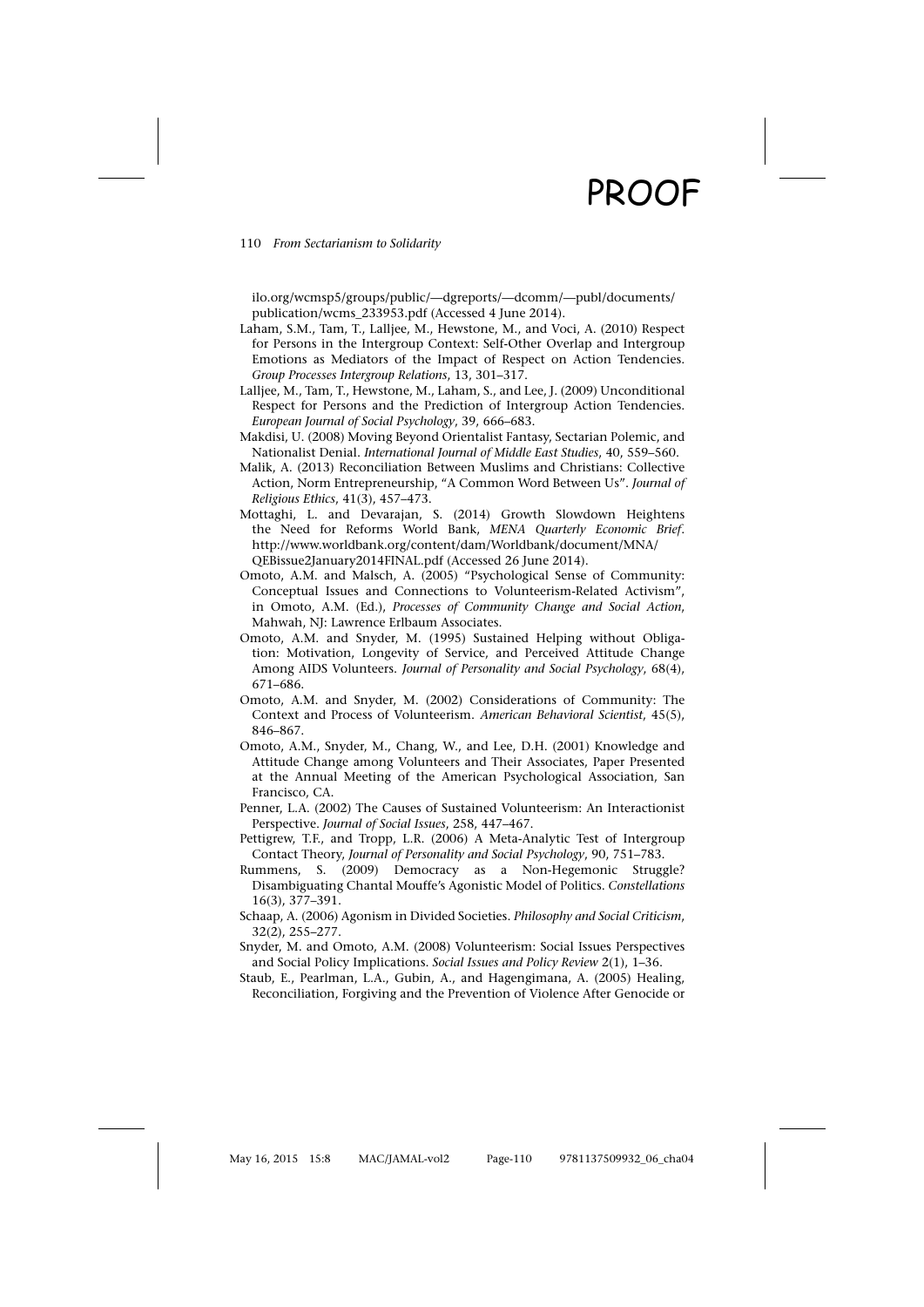*David Haskell et al.* 111

Mass Killing: An Intervention and its Experimental Evaluation in Rwanda. *Journal of Social and Clinical Psychology*, 24, 297–334.

- Tausch, N., Hewstone, M., and Roy, R. (2010) Secondary Transfer Effects of Intergroup Contact: Alternative Accounts and Underlying Processes. *Journal of Personality and Social Psychology*, 99, 282–302.
- The Power of Forgiveness (2008) People in the Film: Alexandra Asseily. Retrieved from http://www.thepowerofforgiveness.com/about/ peopleinthefilm/asseily.html (Accessed 30 June 2014).
- US Census Bureau (2013) International Data Base. Retrieved from http:// www.census.gov/population/international/data/idb/informationGateway. php (Accessed 4 June 2014).

Wei-Skillern, J. and Marciano, S. (2008) The Networked Nonprofit. *Stanford Social Innovation Review,* Spring 2008, 38–43.